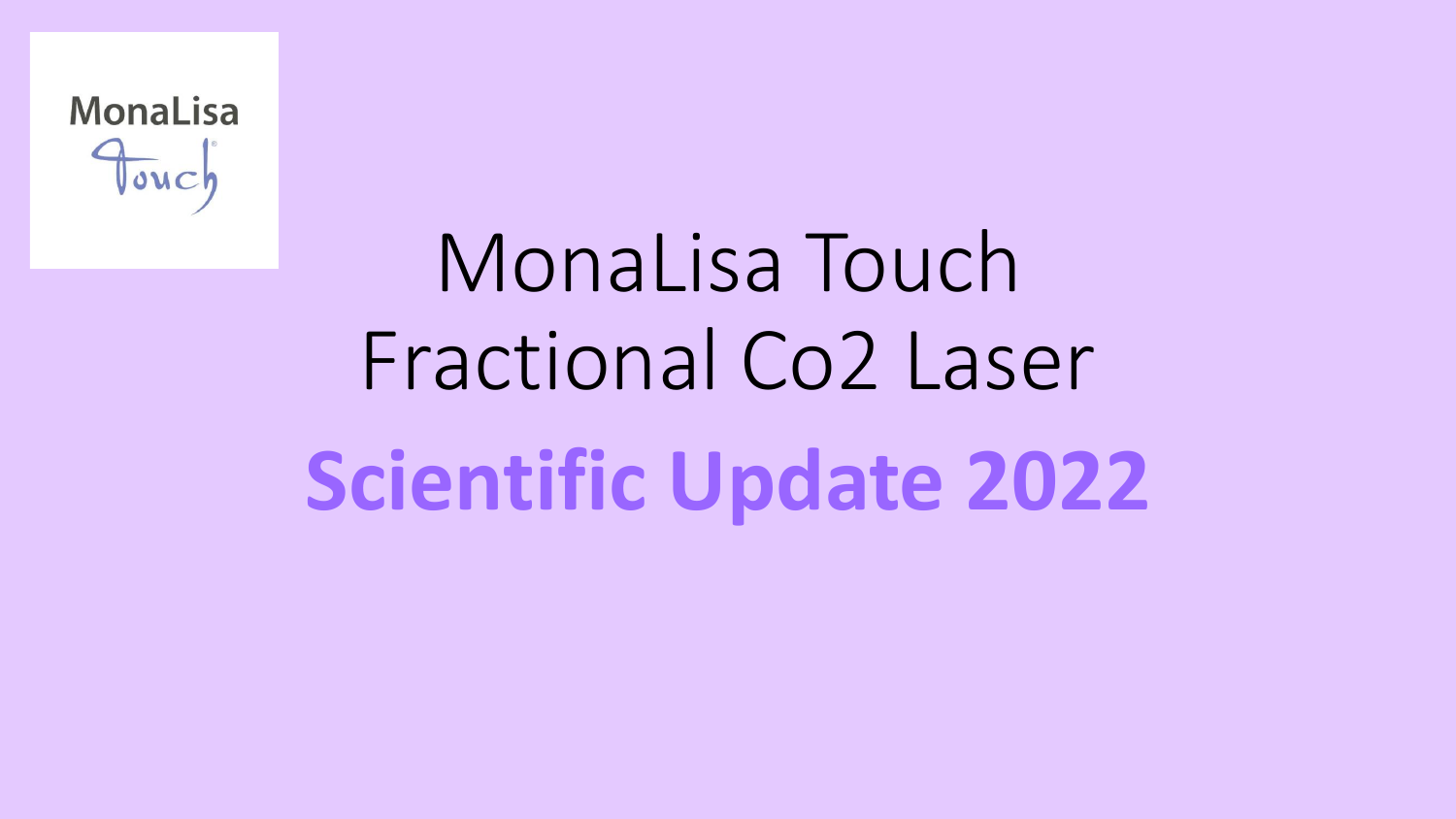**Monalisa Touch was established in Australia in 2013, as a fractional CO2 laser treatment that treats symptoms of vaginal atrophy (Genitourinary Syndrome of Menopause) .** 

MonaLisa Fouch

> **Your specialist will assess your own circumstances to determine your clinical signs and symptoms to determine the most appropriate management plan.**

This document is not designed to replace a clinical consultation but rather to summarize the Scientific Research available as of 2022. The Monalisa treatment is available worldwide, and, as expected has resulted in a large amount of published data in Scientific journals.

The results and outcomes continue to be positive for patients. In 2022, a published analysis of 52 000 patients who have had the treatment (combining published data from over 100 published studies) reported women experienced a significant improvement after exposure to vulval or vaginal laser across all indications, with no serious adverse events. *(Acta Obstet Gynecol Scand 2022:00: 1- 36).*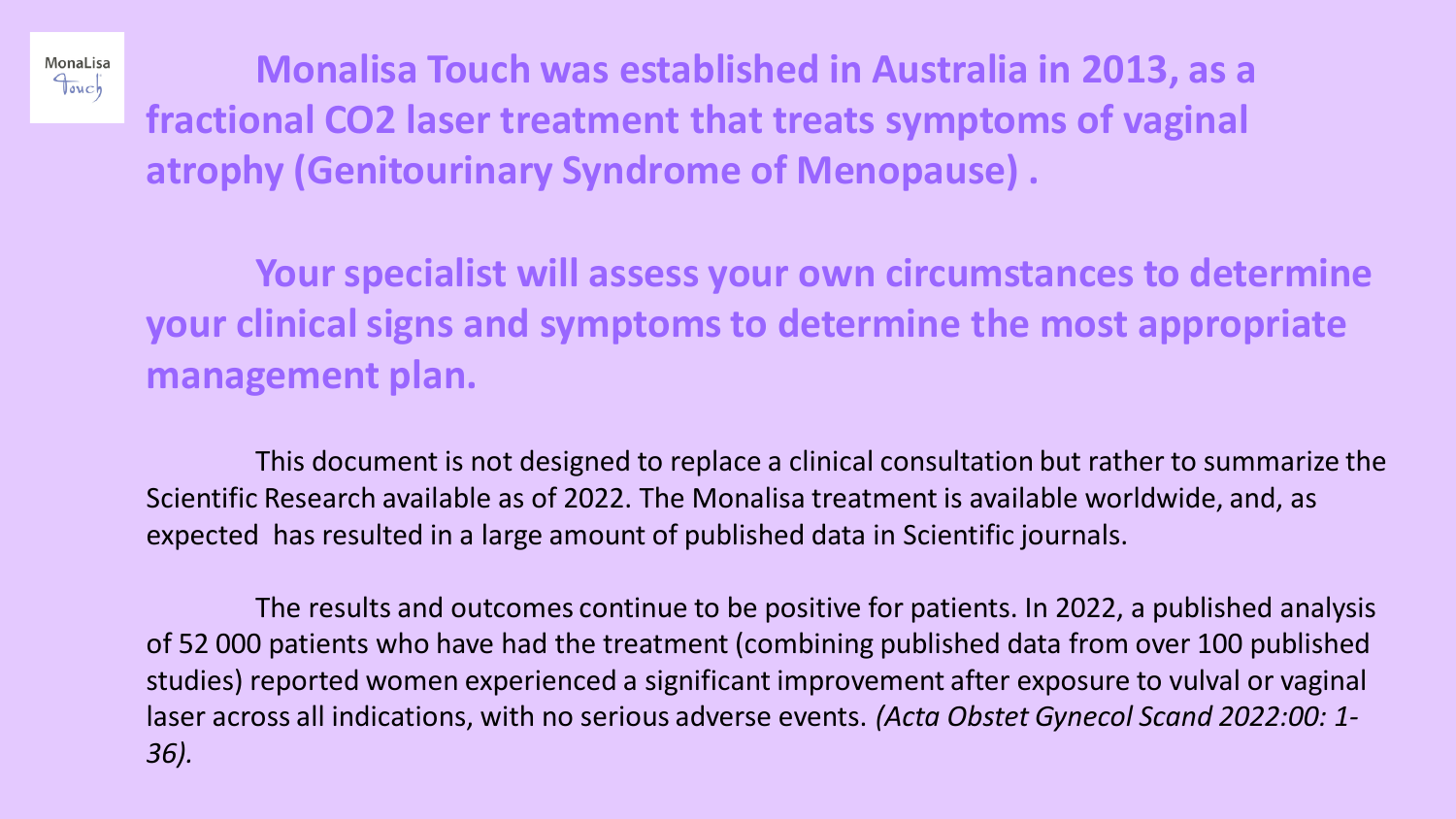

# *PUBLICATIONS IN SCIENTIFIC JOURNALS UP TO 2022 CONTINUE TO PROVIDE EVIDENCE OF POSITIVE OUTCOMES.*

Importantly, the studies include Cochrane reviews (a British organisation the organises medical research findings to facilitate evidence-based choices about health interventions), an number of randomized trials comparing the treatment with topical oestrogen therapy and sham treatments, and most of the studies are prospective ( a better quality of study than retrospective).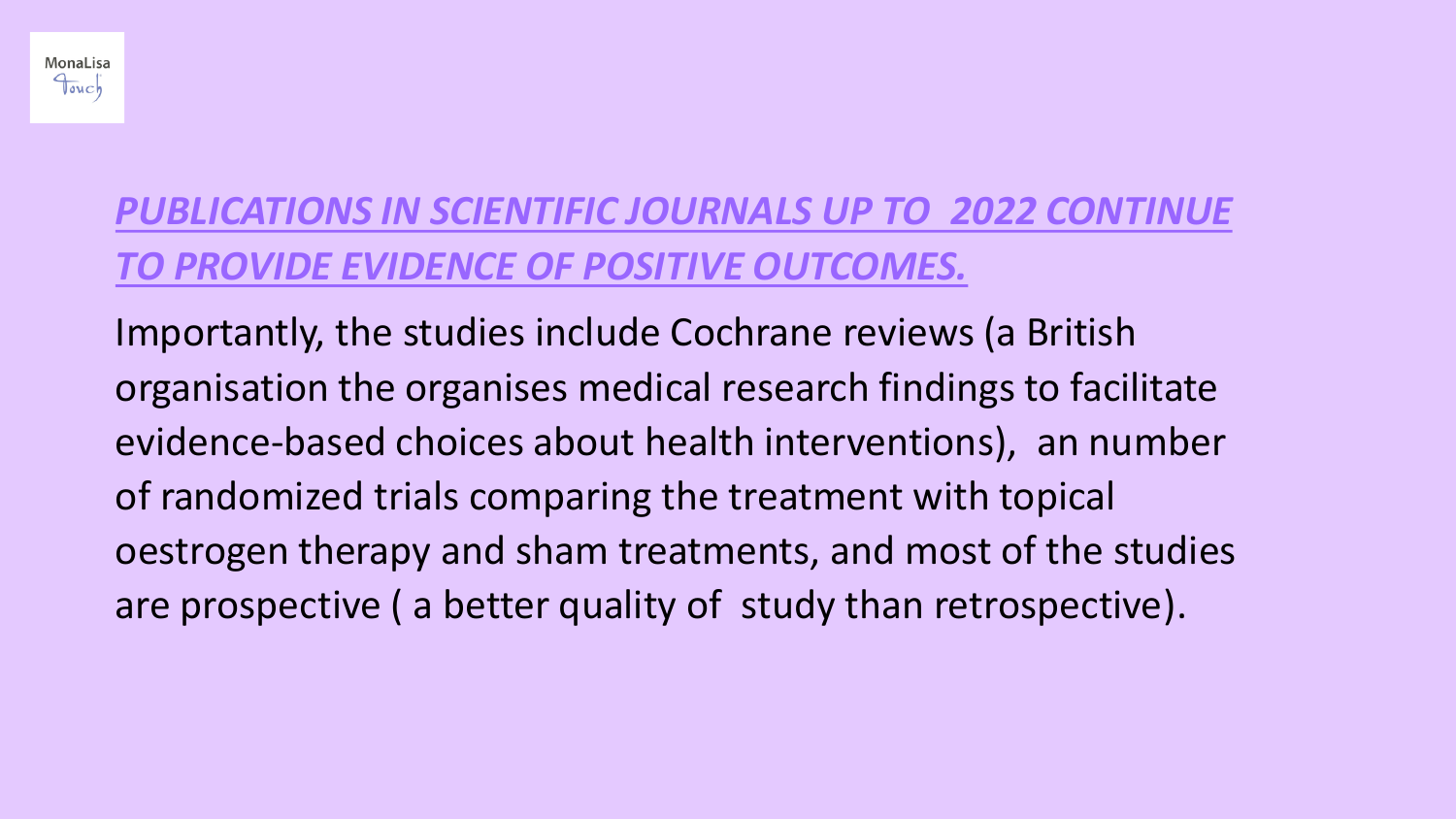

# **PATHOLOGY STUDIES - Tissue changes in histology or pH**

| Zerbinati et al. Lasers Med Sci.<br>2015 30:429-436 | Observational n=5                   | Fibroblast improvement, r- ER. Improved<br>epithelial thickness. Large amount of glycogen.<br>Improved blood flow | No serious adverse<br>effects |
|-----------------------------------------------------|-------------------------------------|-------------------------------------------------------------------------------------------------------------------|-------------------------------|
| Salvatore et al. Menopause<br>2015;22. 845-9        | Cohort Study n=5<br>Postmenopausal  | Changes in epithelium and lamina propria.<br>Fibroblasts activated. Positive effects on<br>collagen and elastin.  | No adverse effects            |
| Athanasiou et al. Climacteric.<br>2016: 19:512-518  | Cohort Study n=53                   | Increased lactobacillus to improve vaginal pH<br>and vaginal epithelium                                           | No adverse effects            |
| Salvatore et al. Maced J Med<br>Sci. 2018: 6: 6-14  | Case report                         | Thicker epithelium. Connective tissue<br>improved fibroblasts and blood vessels.                                  | No adverse effects.           |
| Becorpi et al Lasers Med Sci<br>2018:33:1047-1054   | Cohort Study n=20<br>Postmenopausal | High remodelling status in vaginal epithelium.<br>Changes in cytokines                                            | No adverse effects            |
| Pagnano et al Lasers Surg<br>Med 2021:53:521 - 518  | Cohort Study n=20                   | Improved vulvar epithelium, remodelling of<br>connective tissue, new blood vessels                                | No adverse effects            |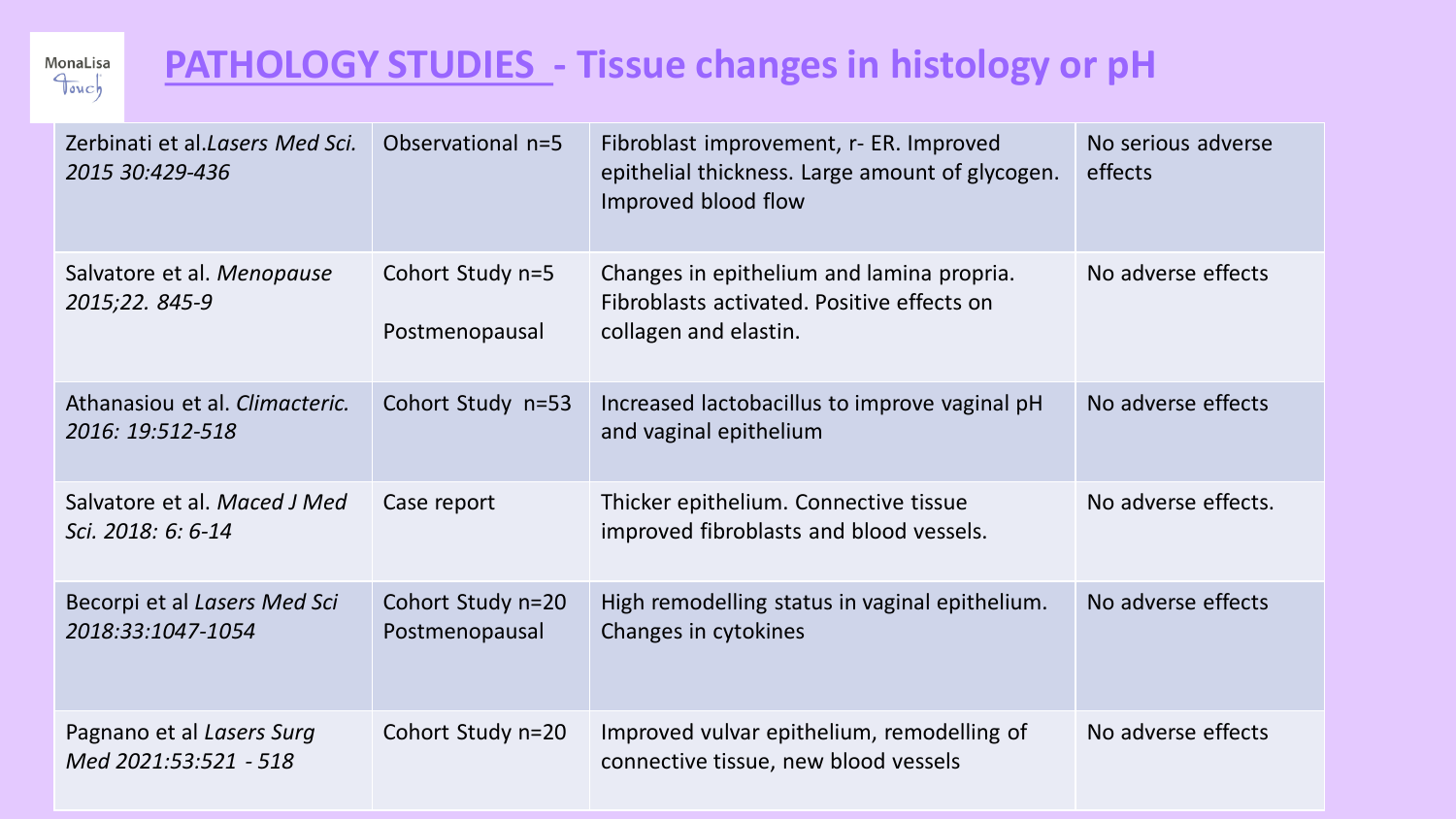

## **PATHOLOGY STUDIES - Tissue changes- before and after vaginal fractional laser**







(same enlargement)

**Before** 

The photomicrographs on the left (pre treatment) show thin, atrophic vaginal mucosa.

The right (post treatment) demonstrate images at the same magnification. The surface now has thicker epithelium, more glycogen (moisture) in the cells with more active tissue and cell turnover.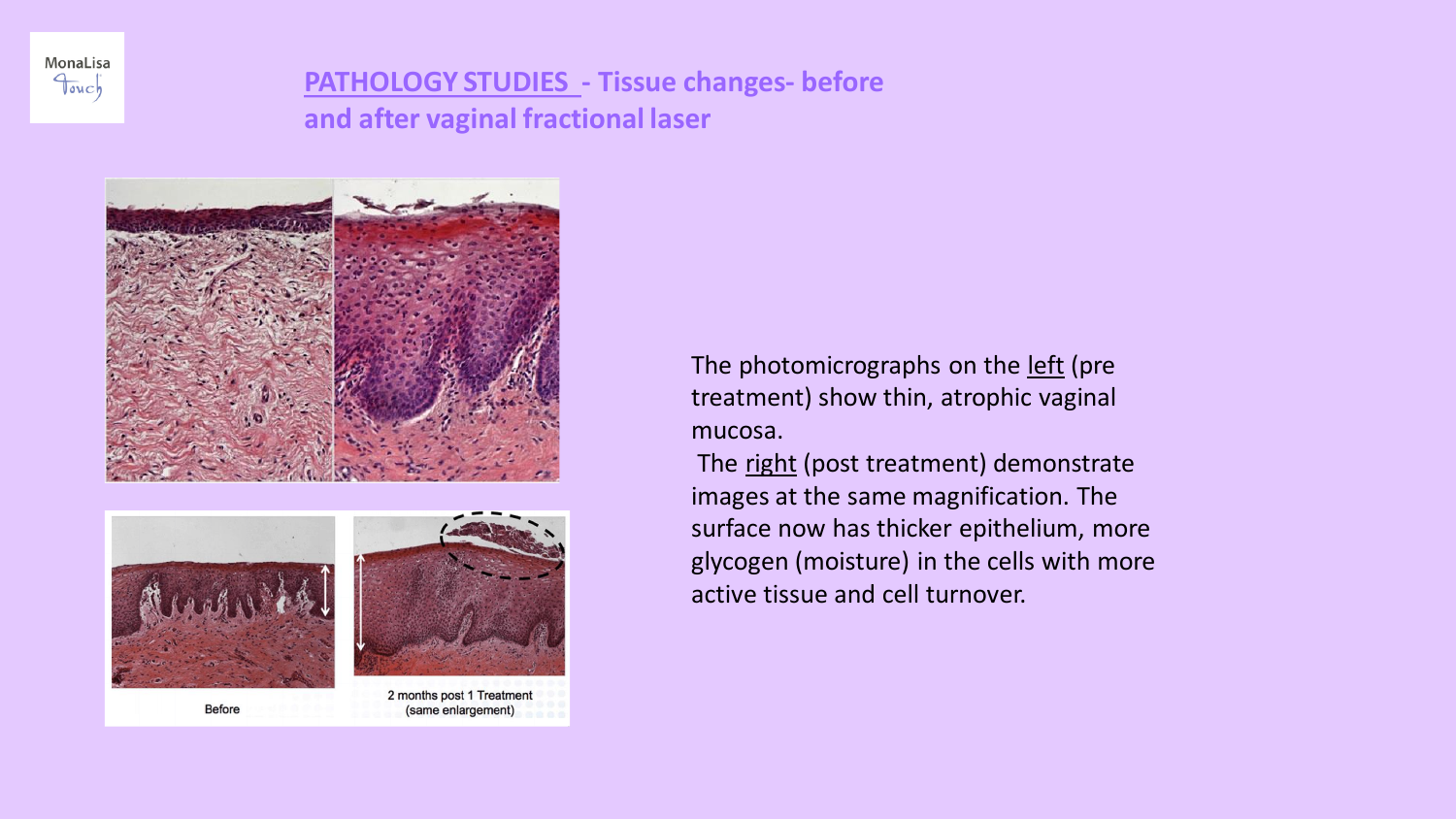

## **Randomised Controlled Trials – Atrophy, Genitourinary Syndrome Menopause**

| Cruz et al .Menopause. 2018 25:21-28<br>(Brazil) | Comparison of estriol(E) v laser(L)<br>$v$ laser with estriol( $L+E$ ) | N=45. Outcome at<br>20 weeks      | Improvements in all groups. L+E -improved Vaginal Health<br>Index and Female Sexual Function. L+E and L- improved<br>burning and dryness |
|--------------------------------------------------|------------------------------------------------------------------------|-----------------------------------|------------------------------------------------------------------------------------------------------------------------------------------|
| Politano et al. Menopause. 2019.26 -             | Comparison Co2 Laser(L) v                                              | N=72. Outcome at 14               | Significant improvement of vaginal health. Laser higher                                                                                  |
| 833-840.(Brazil)                                 | estrogen cream(E) v lubricant(Gel)                                     | weeks                             | than estrogen higher than gel.                                                                                                           |
| Ruanphoo Menopause. 2020:27: 858-                | Laser v Sham laser                                                     | N=88. Outcome at 12               | Significant improvement in laser v sham with VHI (Vaginal                                                                                |
| 863 (Thailand)                                   |                                                                        | weeks.                            | Health Index) VAS (visual analog score and less pain                                                                                     |
| Paradiso et al 'Velvet trial'                    | Laser v Vaginal Estrogen                                               | N=69 Outcome at 6                 | Improved Visual Analog Scores from baseline to follow up.                                                                                |
| Menopause. 2020;27:50-56 (USA)                   |                                                                        | months                            | Both groups improved. No difference L vs E.                                                                                              |
| Salvatore et al.                                 | Laser V Sham Laser                                                     | N=58. Outcome 1                   | Significantly lower dryness and dyspareunia (painful                                                                                     |
| Climacteric:2020:24:187-193 (Italy)              |                                                                        | month after 3 <sup>rd</sup> laser | intercourse) in Laser v Sham Laser group                                                                                                 |
| Dutra et al .Menopause : 2021 :28:               | Laser v Vaginal Estrogen                                               | N=25. Outcome 1                   | Significant improvement in vaginal thickness in both                                                                                     |
| 756-763 (Brazil)                                 |                                                                        | month after 3 <sup>rd</sup> laser | groups (laser and estrogen)                                                                                                              |
| Li et al . JAMA. 2021:326:1381-1389              | Laser v Sham Laser                                                     | N=85. Outcome at 12               | Overall no significant difference in VAS, but scores                                                                                     |
| (Australia)                                      |                                                                        | months                            | improved in both groups at follow-up                                                                                                     |
| Cruff et al(J Sex Med:2021: 18:761-              | Laser v Sham Laser                                                     | N=34. Outcome at 6                | This study lacked power to determine a difference                                                                                        |
| 769 (USA)                                        |                                                                        | months                            | between each treatment arm                                                                                                               |
| Quick et al. Maturitas. 2021:144: 37-            | Laser v Sham Laser                                                     | N=18. Outcome 1                   | No significant difference in VAS (visual analog score)                                                                                   |
| 44                                               |                                                                        | month afer 3 <sup>rd</sup> laser  | between the groups.                                                                                                                      |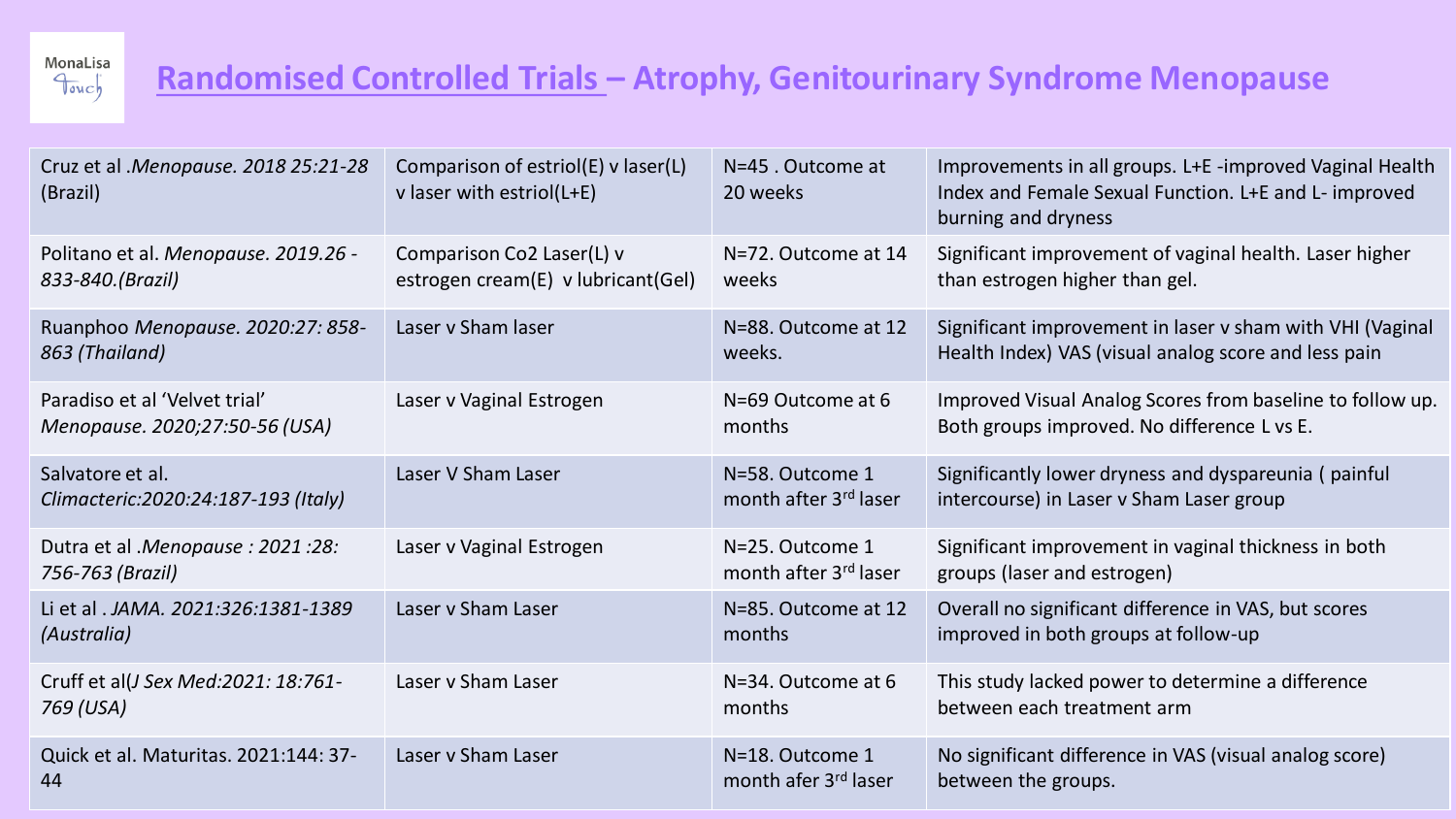

**Alexiades.** *Lasers Surg Med 2021:53 (USA).* N= 18*.* Significant improvement VHI (vaginal health index) and FSFI (female sexual function index) at 12 months

**Bretas et al** *Climacteric 2022 :25* (*Brazil)* N=14. Significant improvement in VHI and FSFI

**Gardner & Aschkenazi** *Menopause 2021:28 (USA)* N=139. Significant improvement in FSFI , improved scores for intercourse and less dryness **Li et al** *Lasers Surg Med 2021:53 (China)* N= 162. Both laser and vaginal oestrogen cream ( compared) improved vaginal health at 12 months in both the laser and the vaginal oestrogen treated groups

**Luvero et al** *Lasers Med Sci 2021;36 (Italy)* N=44. The laser group (compared to the no treatment group) had significant improvement in all symptoms

**Quick et al** *Menopause 2021:*28 *(USA)* N=67. Significant improvement in FSFI. At 12 months some problems with Sexual intercourse still present.

**Roser-Tenerowicz et al** *Ginekol Pol 2021 (Poland)* N=205. Significant improvement in VHIS and VAS(Visual analog scores)

**Ruffolo et al** *Lasers Surg Med 2021 :53 (Italy)* N=61. Significant improvement in vulvovaginal atrophy symptoms.

**Salvatore et al** *Clin Breast Cancer 2021:21 (Italy)* N=40. Effects of laser comparing past users of hormone treatment. Study found both patients who had or had not previously used estrogen had a significant improvement in VAS and VHI . Both groups had the same benefit. **Silinqui et al** *Breast J 2021:27 (Italy).* N=135 . Laser improved dryness and dyspareunia in patients both with and without a history of breast **cancer**.

**Sindou-Faurie et al** *Arch Gynecol Obstet 2021:303. (France)* N=46. Significant improvement in dryness and stress urinary incontinence **Veron et al** *Breast Cancer Res Treat 2021:188 (France)* N = 46 Improved cell maturity and vaginal pH. Improved FSFI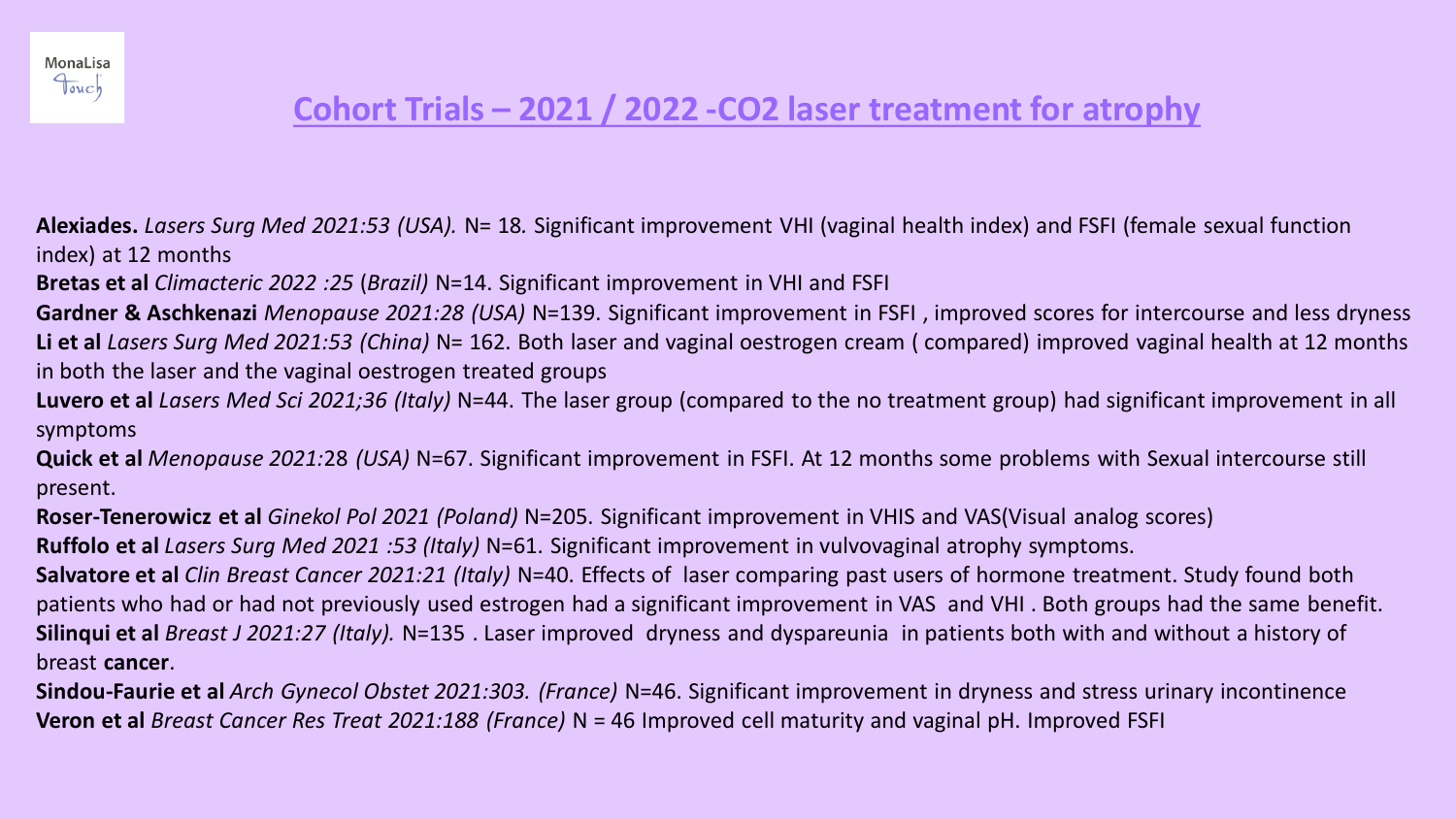

**Adabi et al** *J Lasers Med Sci 2020:11.(Iran)* N=140. Significant improvement arousal, vaginal elasticity, fluid, satisfaction

**Angioli et al** *Int J Gynecol Cancer: 2020; 30(Italy)* N=165.Improved vulvovaginal atrophy symptoms on visual analog scale

**Di Donato et al** *Matuitas 2020 (Italy)* N=53. High satisfaction in 89%

**Filippini et al** *Menopause 2020:27 (Italy)* N=645. Significant improvement in dryness, dyspareunia, burning, pain, itching

**Ghanbari et al** *J Fam Reprod Health 2020:14 (Iran)* N=47 Significant improvement in Visual Analog Scale for Vulvovaginal atrophy symptoms.

**Hersant et al** *Ann Chir Plast Esthet 2020: 65 (France)* N=20. Significant improvement vaginal elasticity, fluid volume, epithelial integrity and moisture

**Marin et al** *J Gynecol Otstet Hum Reprod 2020:49.(France)* N=50 Significant improvement FSFI (female sexual function index) and quality of life

**Mezzana et al** *D*e*rmatol Thera 2020:33 (Italy)* N= 40. Significant improvement in FSFI and stress urinary incontinence

**Takecs eet al** *Lasers Surg Med 2020:52 (USA)* N*=52* Significant improvement in visual analog scores and vaginal maturation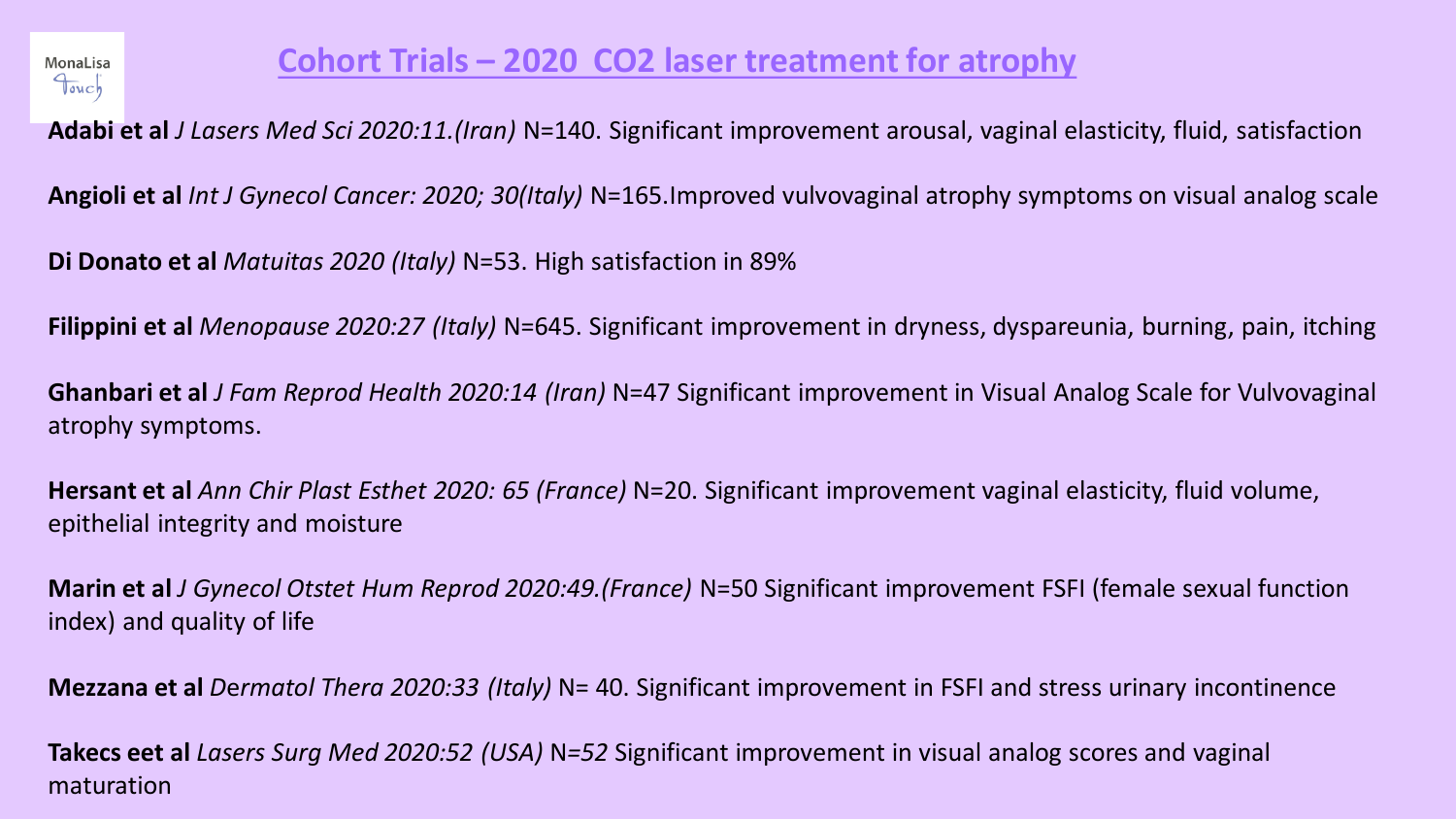

**Athansiou et al** *Menopause 2019:26 (Greece).*N=94 Significant improvement in VAS(visual analog scale) and FSFI(female sexual function index) after 3, 4 or 5 treatment sessions. 5 sessions had similar results to 4 sessions.

**Eder et al** *Laser Ther2018:28 (USA)* N*=28.* Significant improvement in VHI (Vaginal Health Index) from baseline to 6 months

**Eder et al** *Laser Ther 2019:28 (USA)* N=20. Significant improvement in VHI (Vaginal Health Index) at 12 15 and 18 months

**Gittens et al** *J Cosmet Laser 2019:21(USA) .*N=25 . Significant improvement in every domain of FSFI

**Murina et al** *Gynecol Endocrinol 2019:36 (Italy)* N*=72.* Significant improvement in dryness with laser patients as well as laser +ospemifene patients ( laser +ospemifene– not available in Australia – better than laser alone

**Pearson et al** *Breast Cancer Res Treat: 2019;178 (Australia)* N=29 Significant improvement in dryness, burning and dyspareunia

**Quick et al** *Support Care Cancer :2019 :28.(Germany)* N=64. Improvement in VAS FSFI and Urinary Diary

**Samuels et al** *Aesthet Surg J:2019:39 (USA)* N=40 Signficant improvement in VHI at 6 months, and in all evaulations

**Singh et al** *J Gynecol Surg 2019:35* N=45. 90% of patients improved dryness, 89.5% improved dyspareunia

**Tovar-Huamani et al** *Lasers Surg Med 2019:51.* N=60. Improvement in VAS for genitourinary syndrome of menopause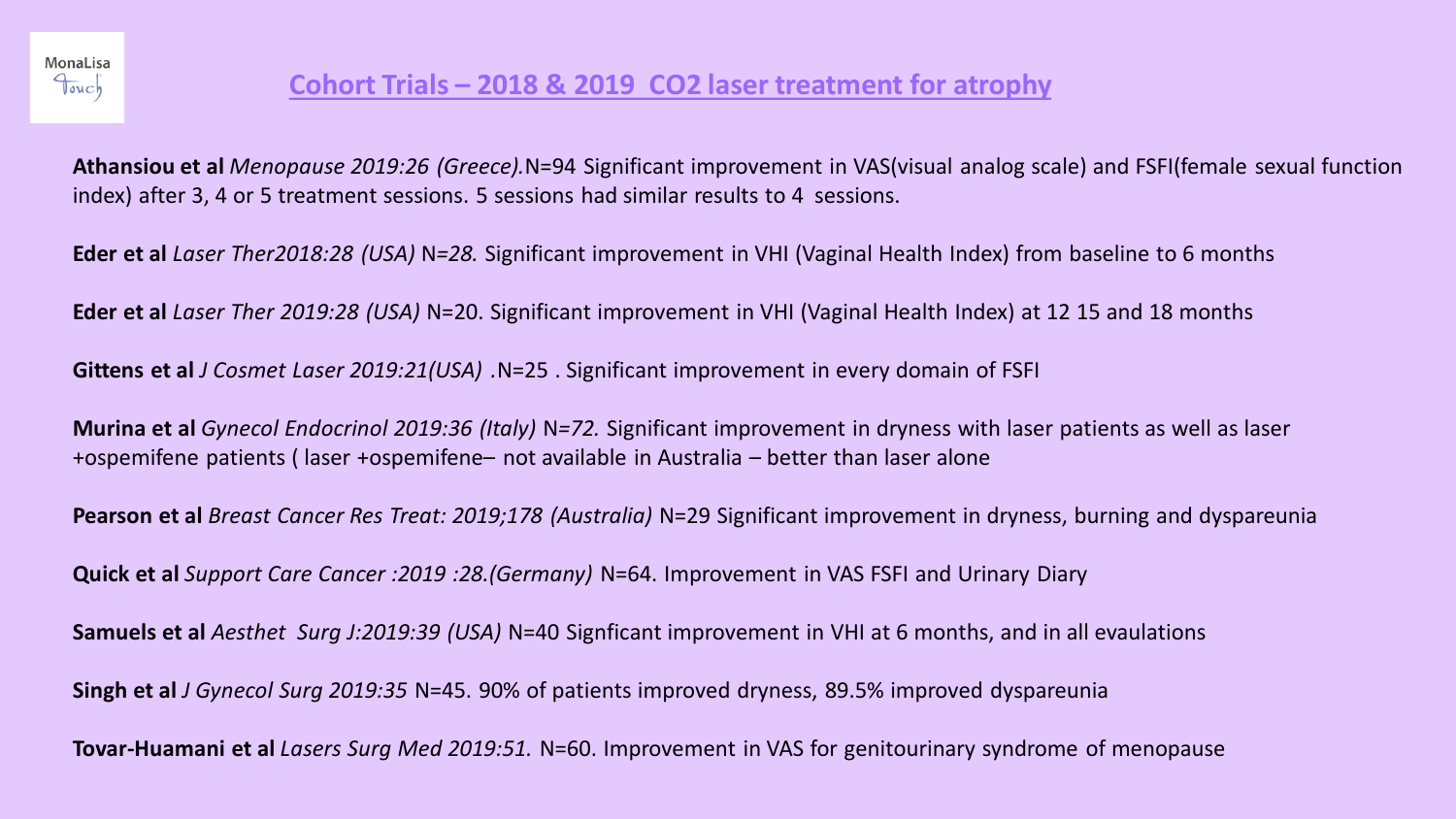

**Athansiou et al** *Maturitas 2017:104 (Greece)* N=55 Significant improvement after 3rd session

**Arroyo et al** *Int J Womens Health2017:9* (*Spain)* N=21 Significant improvement in VHI (vaginal health index) 12 weeks and 24 weeks after last treatment

**Behnia-Willison** *Eur J Obstet Gynecol Reprod Biol 2017 :213 (Australia)* N=102 Significant improvement in GSM (Genitourinary syndrome of Menopause) symptoms at 2, 4, 12 and 24 months

**Filippini Et al** *Photomed Laser Surg2017:35 (Italy)* N=386 2 months after last treatment patient reported improvement

**Lang et al** *Lasers Surg Med 2017:49 (USA)* N=368 Significant improvement in dryness ; reported satisfaction 86%

**Pitsdouni et al** *Lasers Med Sci2017:32 (case control study)* within group improvement significant

**Pagano et al** *Menopause :2017:25(Italy)* N=82 Significant reduction vulvovaginal symptoms. No improvement in laxity.

**Pieralli et al** *Arch Gynecol Obstete 2017:296 (Italy)* N=184 92% satisfaction at 6 months, 25% satisfaction at 24 months

**Siliquini et al** *Climacteric 2017: 20 ((Italy)* N=91 Significant improvement in VHI VAS at 15 month follow up

**Sokol et al** *Menopause 2017:24 (USA)* N=30. Significant improvement in VAS in first year ( except dysuria)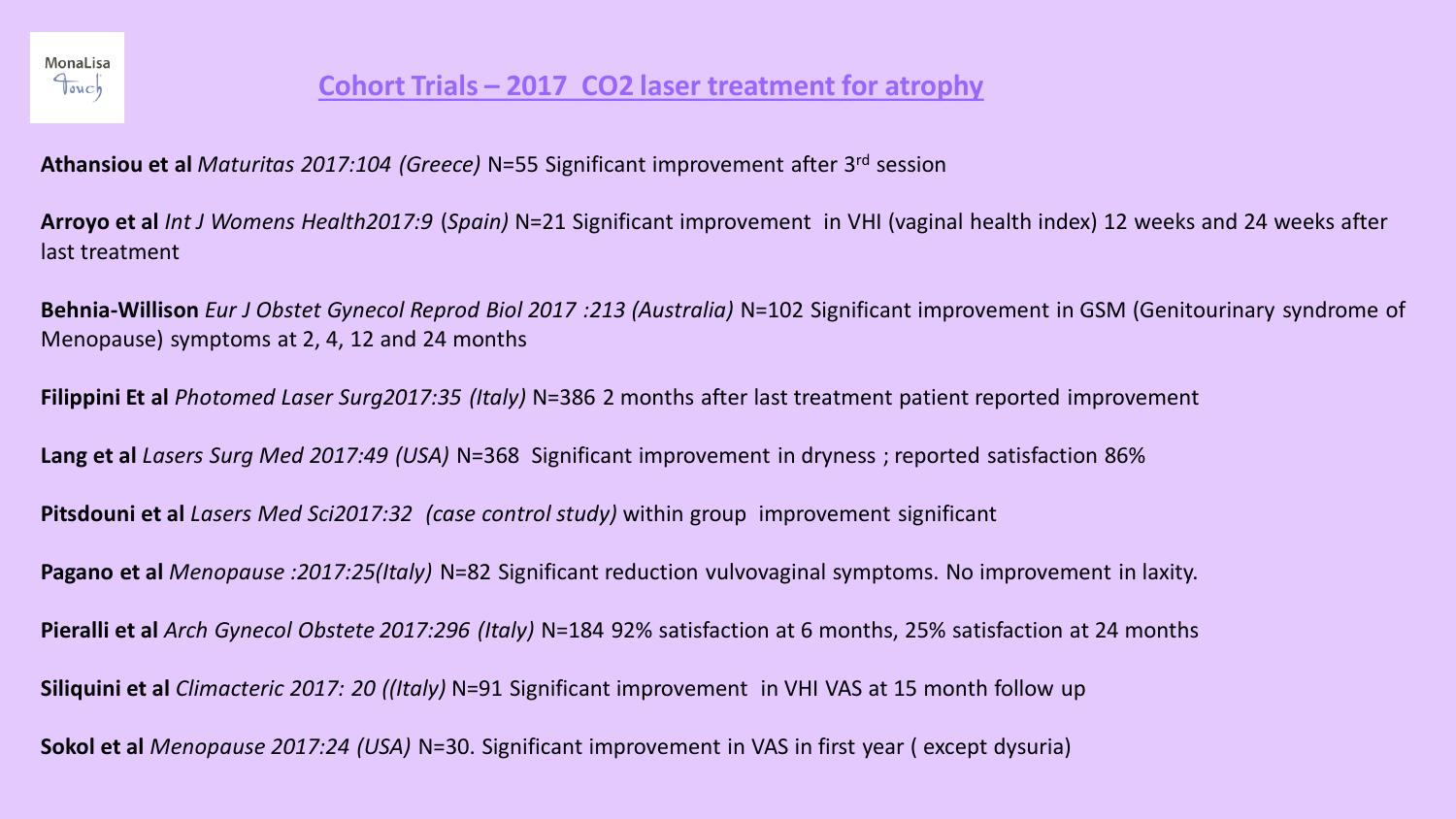## **Cohort Trials – 2014 to 2016 CO2 laser treatment for atrophy**

**Letskulchi et al** *J Med Assoc Thai 2016 : 99 (Thailand)* N=112 . Significant improvement pHand pH **Murina et al** *J Sex Med 2016:13 (Italy)* N=70 Significant improvement atrophy including at 4 month follow up **Pagano et al** *Menopause 2016: 23 (Italy) N=26* Breast cancer survivors – significant improvement in VAS (except laxity) **Perino et al** *Maturitas 2014:80 (Italy)* N=48 Significant improvement in VAS scores andVHI **Pierelli et al** *Arch Gynecol Obstet 2016: 294 (Italy)* N=50 Breast cancer survivors – significant improvement VH*I and* VAS **Pitsouni et al** *Maturitas 2016 :94 ( (Greece)* N=53 Significant improvement atrophy **Sokol et al** *Menopause 2016:23 (USA)* N=30 Significant improvement in VAS for all categories **Salvatore et al** *Climacterc 2014:17 (USA)* N=50 Significant improvement in VVA stores except for burning **Salvatore et al** *Cimacteric 2014:*18 (USA) N=77 Significant improvement in FSFI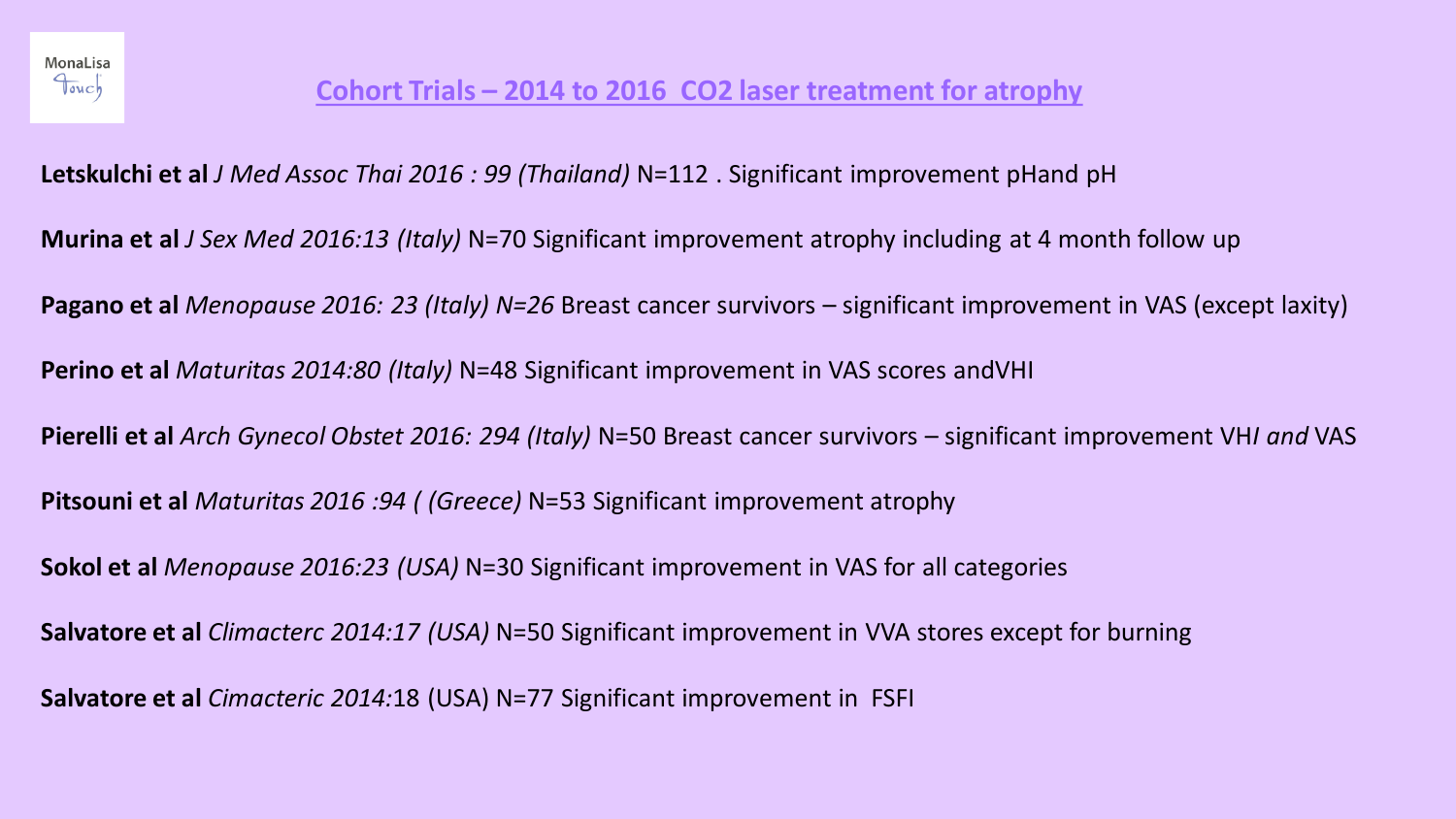

**Treatment to External Labia and Vaginal Canal With CO2 Laser for Symptoms of Vulvovaginal Atrophy in Postmenopausal Women. [Julene B Samuels](https://pubmed.ncbi.nlm.nih.gov/?term=Samuels+JB&cauthor_id=29726916), [Martin A Garcia](https://pubmed.ncbi.nlm.nih.gov/?term=Garcia+MA&cauthor_id=29726916)**

### Aesthet Surg J 2019 Jan 1;39(1):83-93.doi: 10.1093/asj/sjy087

Forty postmenopausal women were treated extravaginally and internally with a fractional CO2 laser. Objective measurements of vaginal health index, as well as subjective measurements of symptoms of vulvovaginal atrophy (VVA), urinary incontinence, and sexual function were reported at baseline. Follow-up evaluations were at one, three, six, and 12 months after the third treatment. Vaginal health index improved significantly after the first treatment and was maintained with mean improvement of 9.6  $\pm$  3.3 (P < 0.001) and 9.5  $\pm$  3.3 (P < 0.001) at the 6- and 12-month follow ups, respectively. Vaginal symptoms of dryness, itching, and dyspareunia improved significantly (P < 0.05) at all evaluations. Histological findings showed increased collagen and elastin staining, as well as a thicker epithelium with an increased number of cell layers and a better degree of surface maturation. **They concluded '**Fractional CO2 laser treatments were well tolerated and were associated with improvement in vaginal health and amelioration of symptoms of VVA. Histological changes in the epithelium and lamina propria, caused by fractional CO2 laser treatments, correlated with clinical restoration of vaginal hydration and pH to premenopausal levels.'

Because the authors presented pathology biopsies (objective outcomes) that correlated with clinical improvement (subjective outcomes) this study is of scientific value.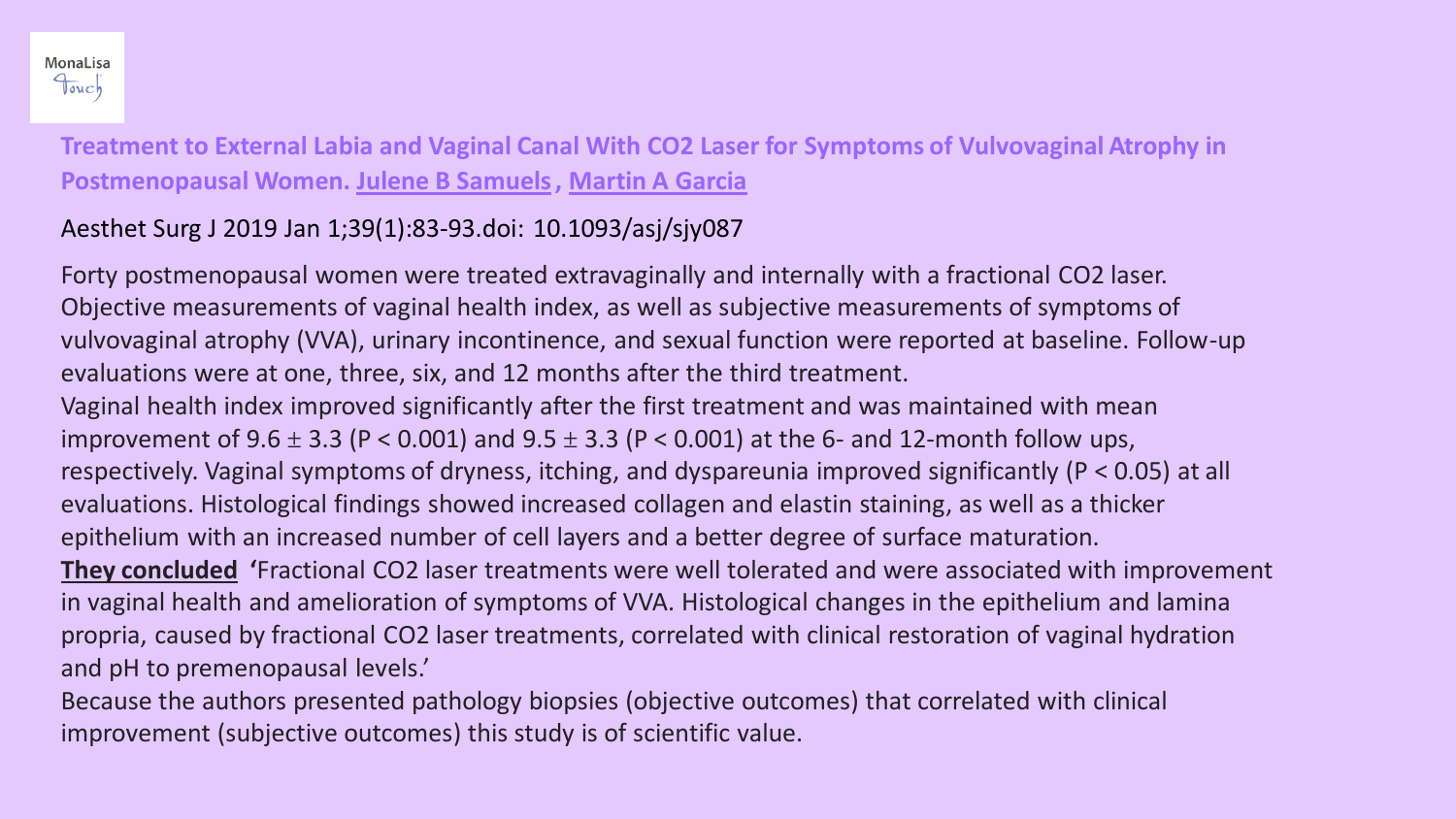**Efficacy of fractional CO2 laser treatment in postmenopausal women with genitourinary syndrome: a multicenter . [Maurizio Filippini](https://pubmed.ncbi.nlm.nih.gov/?term=Filippini+M&cauthor_id=31794500) et al.**

Menopause. 2020 Jan;27(1):43-49. doi: 10.1097/GME.0000000000001428.

Fractional CO2 laser system (SmartXide VLR, Deka m.e.l.a., Florence, Italy) in Six hundred forty-five women who met the inclusion criteria were considered. The pre- and post-treatment averages of the symptoms, the standard deviation, and the P values were calculated.In all the parameters examined (dyspareunia, vaginal orifice pain, dryness/atrophy, itching, burning, pH) statistically significant data were found between the pretreatment and the post-treatment (dryness: before = 8.30, after = 2.97 [P < 0.0001], dyspareunia: before = 8.70, after = 3.51 [P < 0.0001]; burning: before = 6.12, after = 1.78 [P < 0.0001]; vaginal orifice pain: before = 8.07, after = 2.94 [P < 0.0001]; itching: before = 6.09, after = 1.32 [P < 0.0001]).

**They concluded** 'effectiveness and a good degree of tolerance of treatment'.

This study has the benefit of a large number of women, however it was a retrospective observational study which has some scientific limitations compared with any prospective study.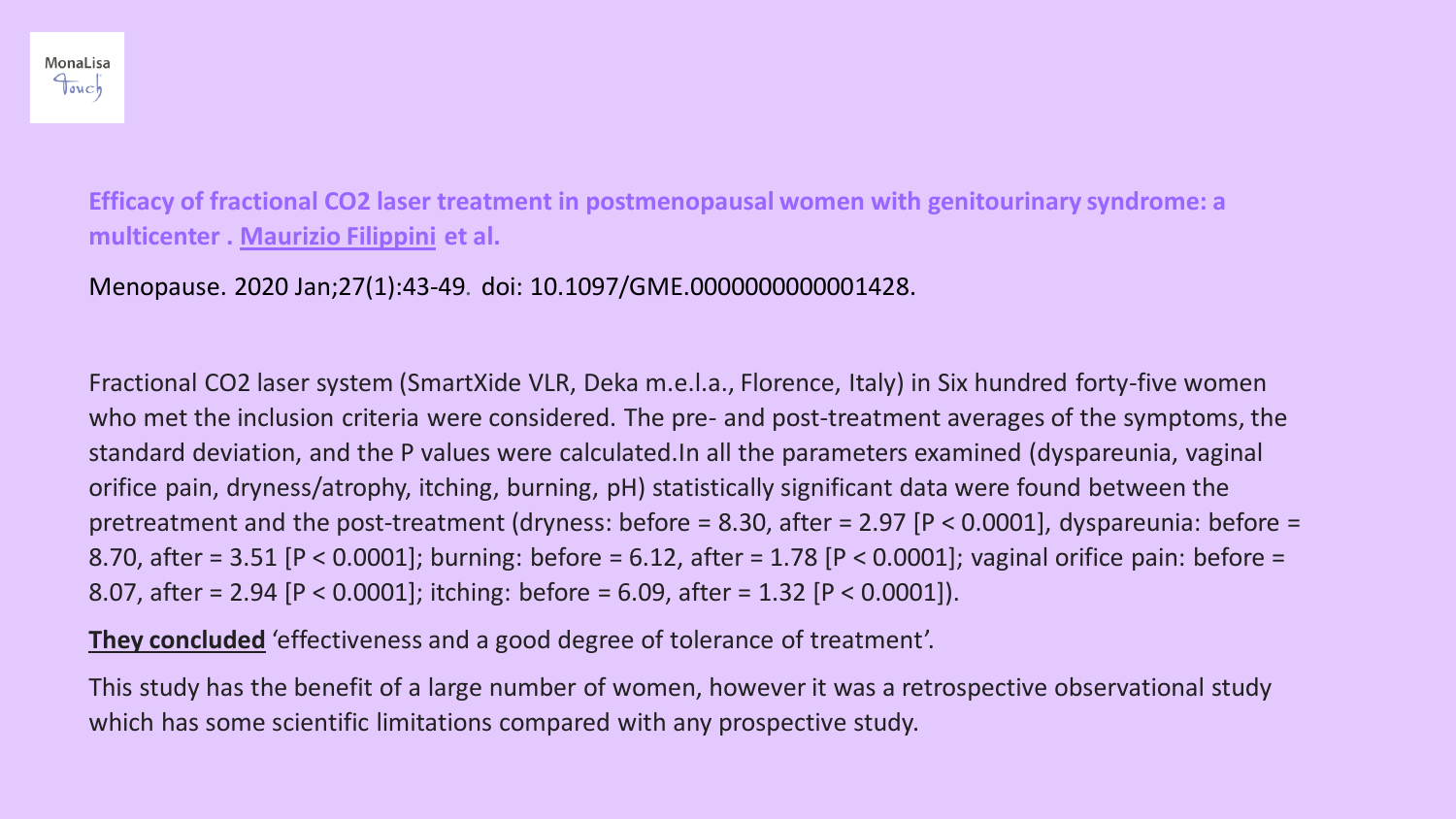

**Effect of the Fractional CO <sup>2</sup> Laser on the Quality of Life, General Health, and Genitourinary Symptoms in Postmenopausal Women With Vaginal Atrophy: A Prospective Cohort. [Khadijeh](https://pubmed.ncbi.nlm.nih.gov/?term=Adabi+K&cauthor_id=32099629) Adabi et al.**

- J Lasers Med Sci. Winter 2020;11(1):65-69.
- doi: 10.15171/jlms.2020.11. Epub 2020 Jan 18.

This prospective study was conducted among 140 women from 2017 to 2018, having in CO2 laser system three times at four-week intervals. The short form of the Health Questionnaire (SF-12) and the Female Sexual Functional Index (FSFI) questionnaire, the vaginal health index (VHI) and International Consultation on Incontinence Questionnaire (ICIQ) Form were used to evaluate the quality of life. It improved significantly in somatic, social function, and mental health. In the sexual context, arousal and satisfaction status improved significantly. Also, the frequency of urinary incontinence, enuresis, urgency, and the leak improved significantly (*P*<0.05). Among the scale variables for urinary function, it was seen that the urgency impact had no improvement. All vaginal indices improved (*P*<0.05).

**They concluded** 'fractional CO<sub>2</sub> laser can be effective in treating vaginal atrophy and urinary symptoms'.

The study is observational and prospective; however a control arm would have been a useful addition to exclude any other confounding variables, *inter alia* a placebo effect or other scientific bias that is possible.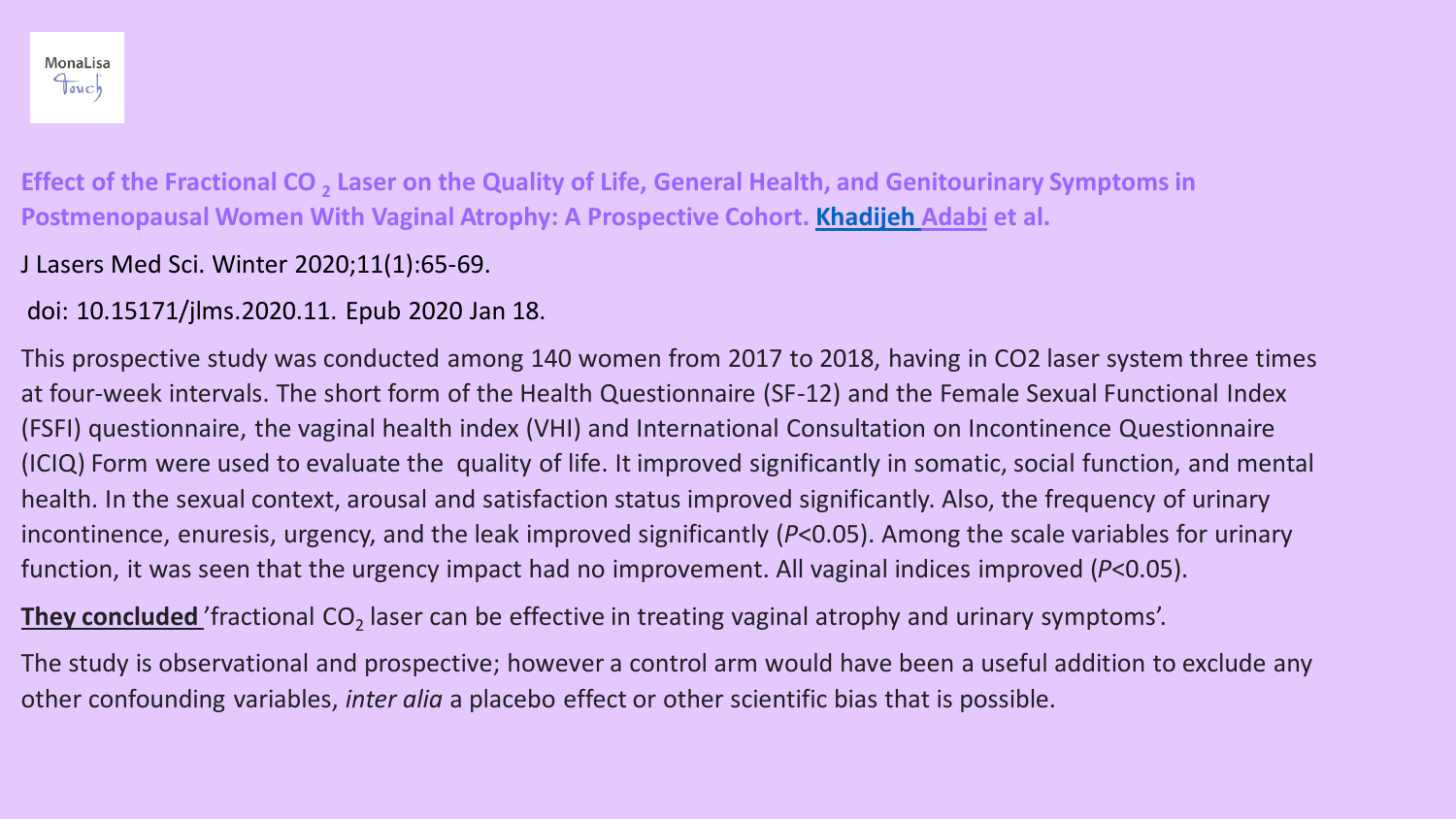#### **AUGS Clinical Consensus Statement. Ashliek et al**

#### Female Pelvic Medicine & Reconstructive Surgery. Vol 26, Number 5, May 2020.

#### [https://www.augs.org/assets/1/6/Vaginal\\_Energy\\_Based\\_Devices.3.pdf](https://www.augs.org/assets/1/6/Vaginal_Energy_Based_Devices.3.pdf)

This well researched article from the American Urogynaecology Society looks at *all* energy based vaginal devices (EBD), and acknowledge the significant differences between non-ablative devices, fractional CO2 laser ( eg Monalisa Touch smartxide DEKA) , hybrid lasers, and the different category of radiofrequency devices. In total 28 statements reached consensus by the working parties; the 12 statements that did not reach consensus were a result of an absence of evidence.

Listed are some of the consensus statements.

**EFFICACY**: A statement that reached consensus is that 'EBD therapy has shown promise in treatment of VVA, vaginal dryness, and menopausal **dyspareunia'. The statement concluded that 'overall most published articles are small, short case series that measure a variety of outcomes'.**

**TIMING**: 'The AUGS EBD writing group reached consensus that the benefits of fractionated laser therapy to treat menopausal dyspareunia may last up to 1 year', and 'vaginal CO2 laser therapy has been shown to be effective in treatment of VVA in several studies up to 20 weeks'.

**COST-EFFICACY DATA**: 'There are no comparative cost-efficiency data for EBD therapy versus available medical and surgical therapies for GSM/VVA'.

**OTHER THERAPIES**: 'Pretreatment criteria for EBD therapy may include inability to use vaginal estrogen treatment for menopausal dyspareunia, VVA or vaginal dryness…But there are insufficient data to demonstrate the safety of vaginal oestrogen for women with breast cancer'.

**SAFETY**: All 6 drafted statements on the safety of vulvovaginal EBD therapy achieved consensus….the AUGS EBD writing group largely agreed that.. (these) therapies have a favorable safety profile', but 'the long-term sequelae of vulvovaginal EBD therapy are unknown'.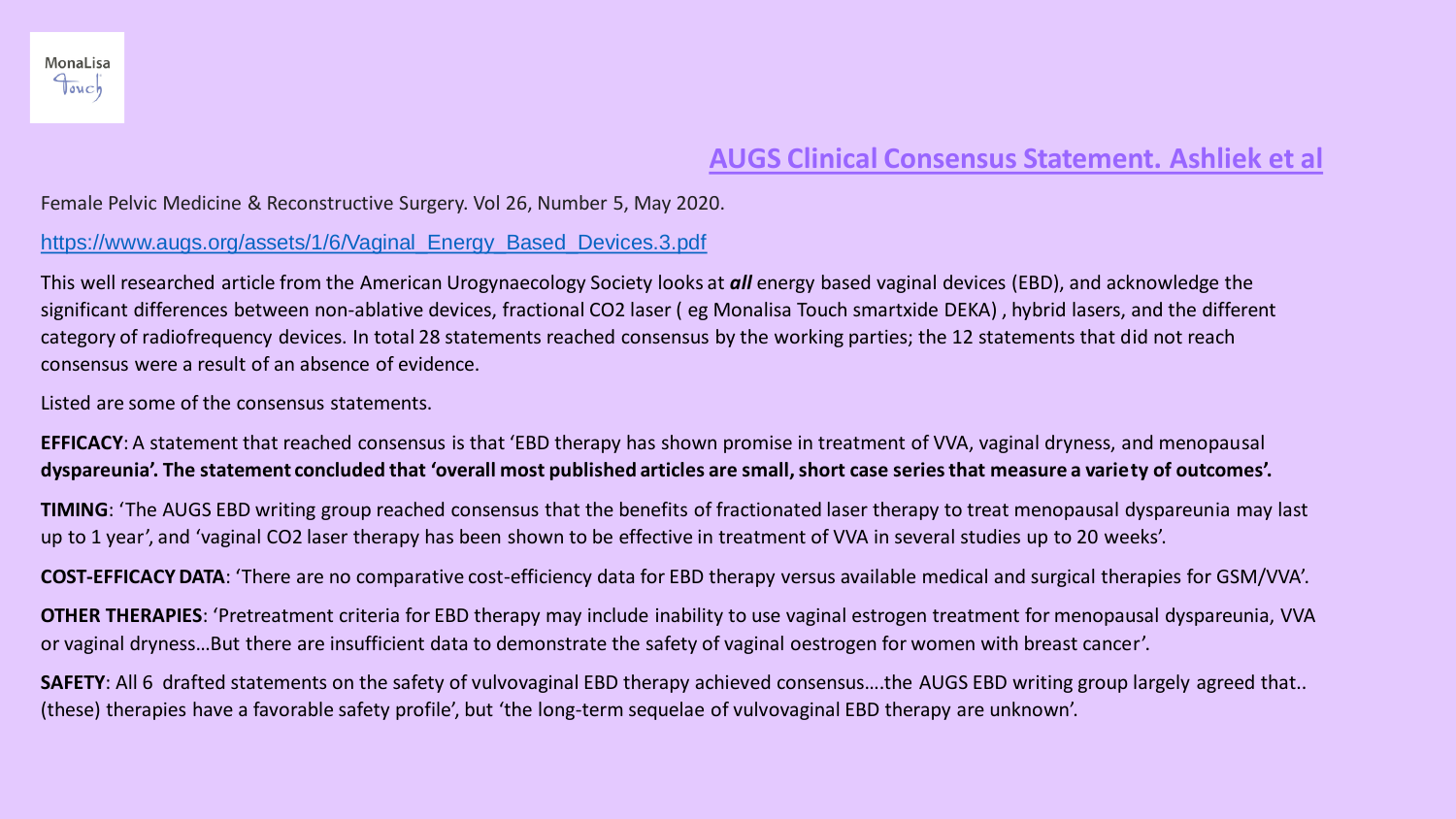

#### *WHAT IS THE RISK OF HORMONE TREATMENTS WITH A HISTORY OF BREAST CANCER ? WHAT IS THE ALTERNATIVE TO LASER ?*

#### **NAMS Position Statement. The 2020 genitourinary syndrome of menopause position statement of the North American Menopause Society.** *Menopause 27 (9). pp976-992*

#### <https://www.menopause.org/docs/default-source/default-document-library/2020-gsm-ps.pdf>

This document contains some helpful data on treatment options **other than laser**, and stresses that 'there is insufficient data at present to confirm the safety of vaginal estrogen or DHEA in women with breast cancer'; recommends 'non-hormonal therapies for women with mild symptoms'; and calls for 'more placebo-controlled trials..of laser(therapies)'.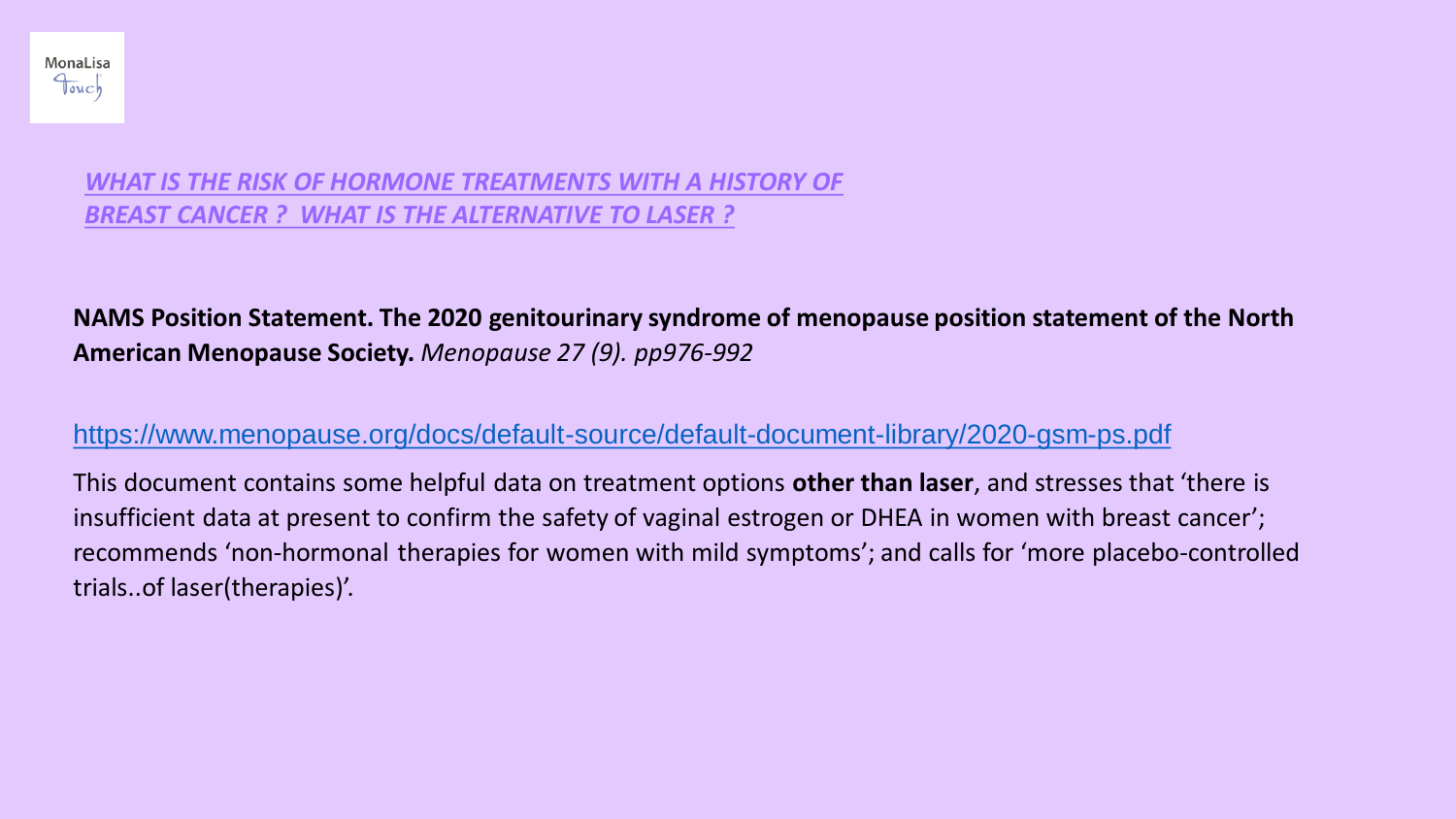**Treatment for vaginal atrophy using microablative fractional CO2 laser: a randomized double-blinded sham-controlled trial [Ruanphoo](https://pubmed.ncbi.nlm.nih.gov/?term=Ruanphoo+P&cauthor_id=32345787), [Bunyavejchevin](https://pubmed.ncbi.nlm.nih.gov/?term=Bunyavejchevin+S&cauthor_id=32345787)**

#### Menopause. 2020 Aug;27(8):858-863. doi: 10.1097/GME.0000000000001542.

A total of 88 postmenopausal women with moderate to severe intensity of any vaginal atrophy symptoms (VAS) were invited to participate in the study. women were randomized to receive treatment with either vaginal CO2 laser or sham procedures every 4 weeks for three sessions. Both the participants and the evaluators were blinded to the treatment. Vaginal Health Index (VHI) score (primary outcome), VAS score, and the item for vaginal dryness from the International Consultation on Incontinence Modular Questionnaire-Vaginal Symptoms questionnaire were compared between the two groups by intention-to-treat analysis at 12 weeks after treatment. Of the 88 women, 9 women were lost to follow-up. After 12 weeks of laser treatment, the VHI, VAS, and International Consultation on Incontinence Modular Questionnaire-Vaginal Symptoms (item for vaginal dryness) scores were significantly improved. For VHI and VAS scores the mean difference between the laser group versus the sham group was 1.37 (95% CI: 0.12-2.63), P < 0.001 and -1.52 (95% CI: -2.21 to -0.82), P = 0.03, respectively.

**They concluded** 'microablative fractional CO2 laser was effective in treating vaginal atrophy. It could be a promising alternative treatment for postmenopausal women with vaginal atrophy'.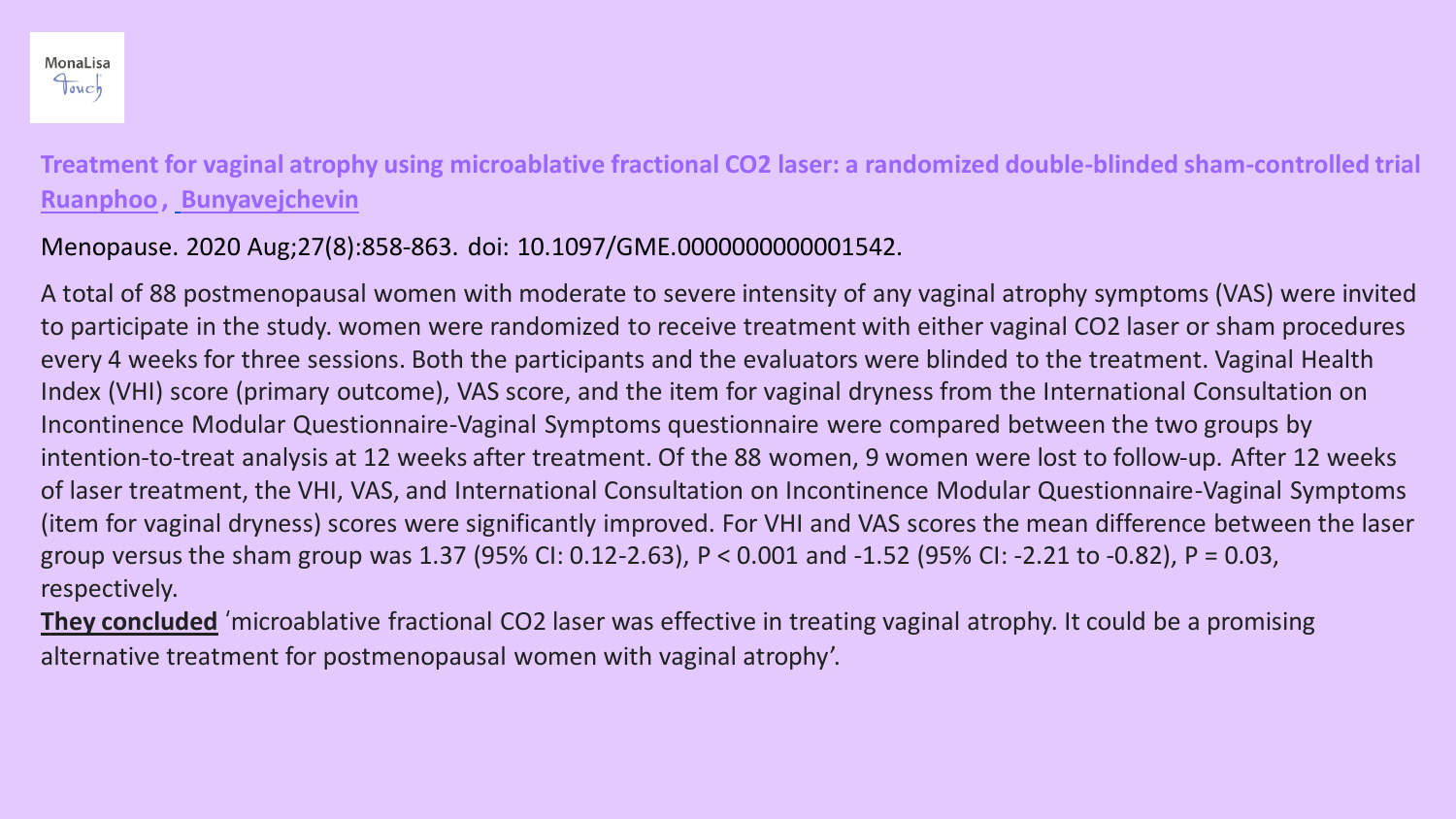**Effects of local laser treatment on vulvovaginal atrophy among women with breast cancer: a prospective study with long-term follow-up. [Veron](https://pubmed.ncbi.nlm.nih.gov/?term=Veron+L&cauthor_id=33891298) et al.**

Breast Cancer Res Treat. 2021 Jul;188(2):501-509. doi: 10.1007/s10549-021-06226-3. Epub 2021 Apr 23.

Women with breast cancer (BC) often suffer from severe vulvovaginal atrophy (VVA). This prospective study among women with BC and VVA, evaluated the effect of fractional microablative CO<sub>2</sub> laser therapy once per month for 3 months. Efficacy of laser therapy was assessed at baseline, 6 months and 18 months after treatment, using Female Sexual Function Index (FSFI) score, and vaginal pH. A pap smear was also performed and the epithelial maturation pattern was noted. Paired statistical tests were used to compare results between baseline, 6 months and 18 months. Of the 46 women with BC (median age 56.5) years, the PH level slightly decreased over time (mean  $\Delta$  at 18 months -0.3, SD = 0.7, p = 0.02) whereas maturation pattern on pap smear did not change. Sexual quality of life was significantly improved at 6 months and 18 months (mean Δ at 6 months 8.3, SD = 6.2 (p < 0.0001) and mean  $\Delta$  at 18 months 4.3, SD = 8.4 (p = 0.01)).

**They concluded** 'women with BC, fractional microablative CO<sub>2</sub> laser is effective on the long term on VVA symptoms and gynaecological quality of life.'

Conflict of interest statement by the authors. The microablative laser was provided by DEKA. There was no financial support from DEKA.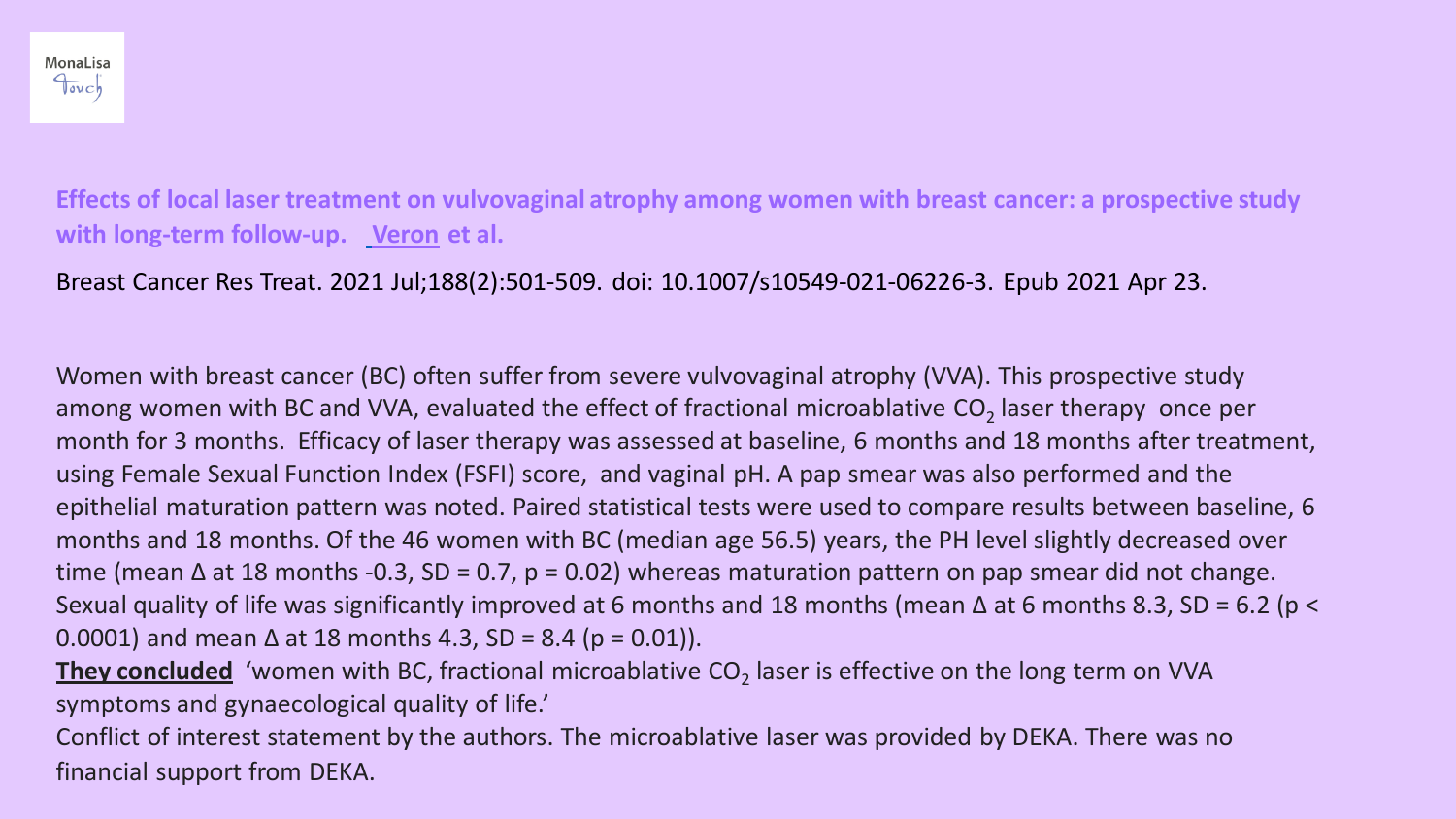**Efficacy of CO <sup>2</sup> laser treatment in postmenopausal women with vulvovaginal atrophy: a meta-analysis. Liu et al.** 

Int J Gynaecol Obstet. 2021 Oct 8.doi: 10.1002/ijgo.13973.

PubMed, Embase, Cochrane Library and Web of Science were searched to June 9th, 2020. Prospective studies on the efficacy of  $CO<sub>2</sub>$  laser treatment were included. Twelve literatures including 459 participants were enrolled. Compared to baseline, VHIs were significantly higher at 1-, 3-, 6-, and 12-month follow-ups (P<0.001). For VVA severity, VAS scores in vaginal dryness at 1-, 3-, 6-, and 12-month follow-ups (P<0.050), in vaginal burning, itching and dysuria at 1-month follow-up (P<0.001), and in dyspareunia at 1-, 3-, 6-, and 12-month follow-ups (P<0.001) were all significantly lower. For FSFI, total scores at 1-, 3-, 6-, and 12-month follow-ups (P<0.001), and the scores in desire, arousal, lubrication, orgasm, satisfaction, and pain at 1-month follow-up (P<0.050) were all significantly higher. For QoL, PCS12 and MCS12 scores were all significantly higher (P<0.050) at 1-month follow-up.

**They concluded** "CO<sub>2</sub> laser treatment may be effective for post-menopausal women with VVA symptoms in improving QoL and sexual function."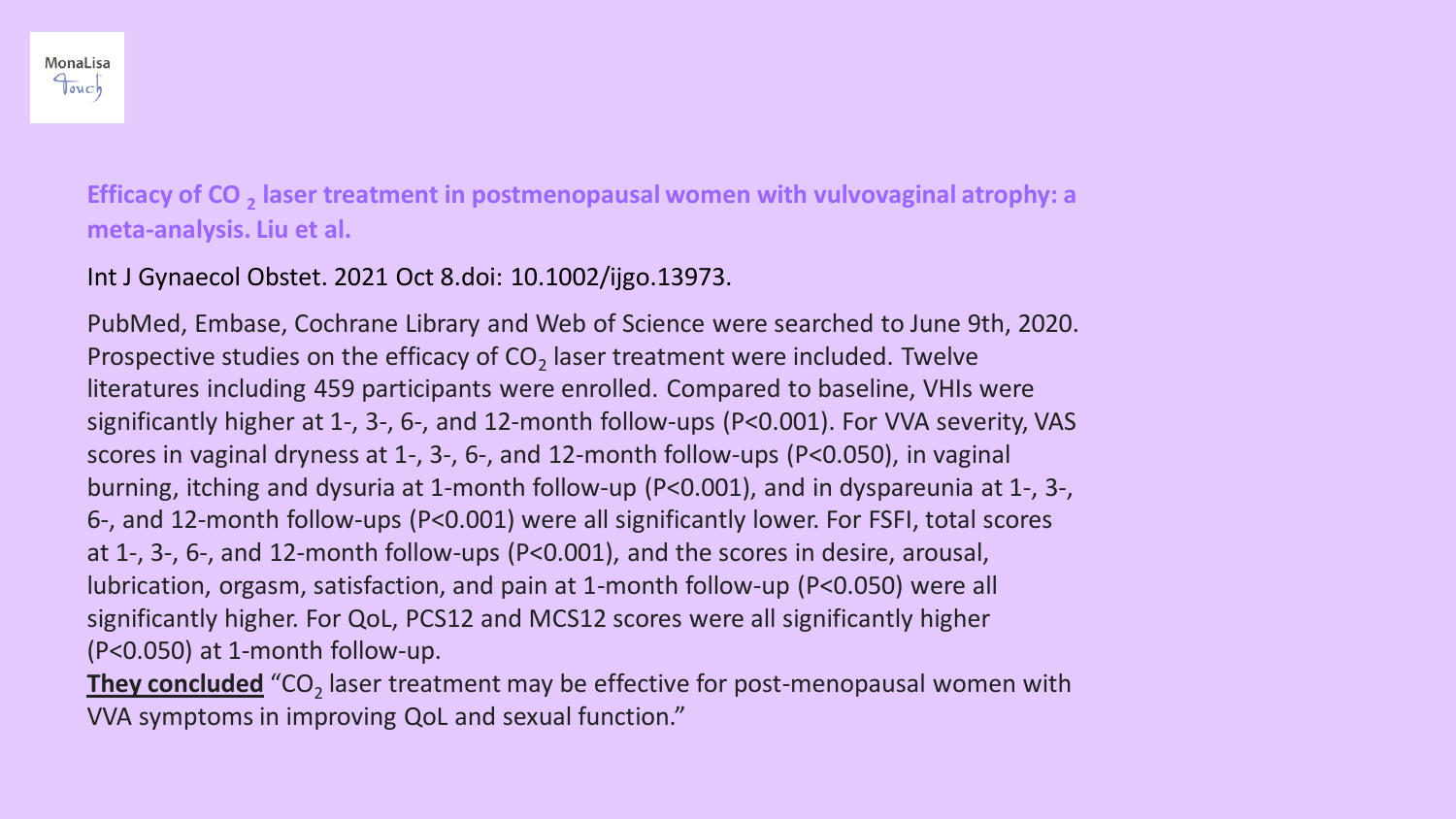#### MonaLisa Fouch

[Climacteric](https://www.tandfonline.com/toc/icmt20/current) Volume 23, 2020 - [Issue sup1: Vaginal lasers in gynecology: the peer-reviewed Proceedings of the 5th](https://www.tandfonline.com/toc/icmt20/23/sup1)  VELA Meeting

[Hillard](https://www.tandfonline.com/author/Hillard%2C+T+C)Tim Hillard, Consultant Gynaecologist University Hospitals Dorset, Poole, UKPublished online: 30 Oct 2020

#### • <https://doi.org/10.1080/13697137.2020.1774536>

Hillard's publication reviews indications for transvaginal laser therapies, particularly genitourinary syndrome of the menopause and stress urinary incontinence. The article reviews the current data pertaining to the place of these devices in current clinical practice.

"The evidence suggests that vaginal laser therapy with either the erbium-doped yttrium aluminum garnet laser (FotonaSmooth®) or the CO<sub>2</sub> laser (MonaLisa Touch®) is an effective intervention for the relief of symptoms of vulvovaginal atrophy in symptomatic women. The benefits of three laser treatments appear to last for at least 12 months and the procedure is generally well tolerated, with transient minor discomfort being the most common adverse event. Whilst there has been a rapid increase in the number of publications over the last few years, many of the studies are of small numbers, short duration, and poor quality and are device-sponsored."

He states that "the vaginal laser certainly has the potential to be an alternative treatment to vaginal estrogens for those groups of women, such as breast cancer patients, who cannot take them, there are still many unanswered questions".

Some of the questions pertain to some less clear indications for this treatment (for example, see the following review on lasers for symptomatic genital prolapse), and Hillard encourages further research.

The author of this website, Dr Burrows, agrees that more research and data examining these so called 'minor', (but in reality often distressing symptoms for many women) is to be welcomed.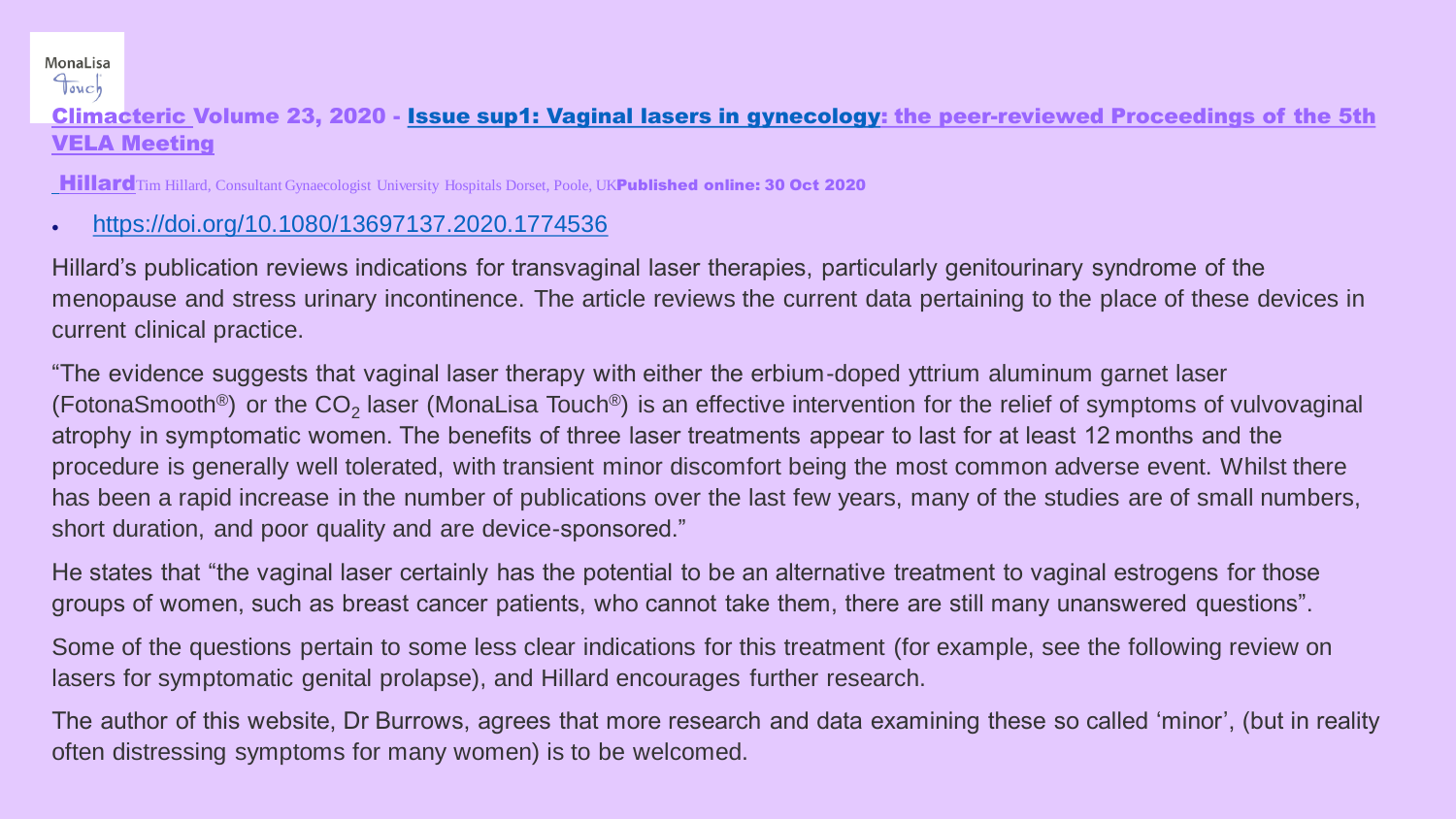

## Pelvic Organ Prolapse and Lasers (1)

When you make your initial consultation you will be assessed by a gynaecologist. Most patients who suffer the symptoms of pelvic organ prolapse are initially referred to a qualified pelvic floor physiotherapist, and offered topical oestrogen treatment (if suitable). In addition, significant prolapse that requires surgical repair may be referred to a subspecialist called a Urogynaecologist, who performs and advises of the risks and benefits of surgical correction.

The following well designed study from the urogynaecology department in Athens is a randomized, assessorblinded controlled trial of the Erbium YAG smooth laser in postmenopausal women with symptomatic stage 2 or 3 vaginal prolapse who had opted to undergo surgery. Please note that this is NOT the Monalisa Touch, although the science is relevant to both devices.

Athanasiou S, Pitrrantouni E, Cardozo L et al. Can pelvic organ prolapse in postmenopausal women be treated with laser therapy? Climacteric 2020. <https://pubmed.ncbi.nlm.nih.gov/32720552/>

The study found that after three Er:YAG laser treatments, there was no improvement in the pelvic anatomy as judged by the POP-Q assessment, and none of the participants in this study were objectively or subjectively cured following laser therapies. There were no changes in the patient-reported outcomes, and the laser therapy results were no different from those of the watchful-waiting group.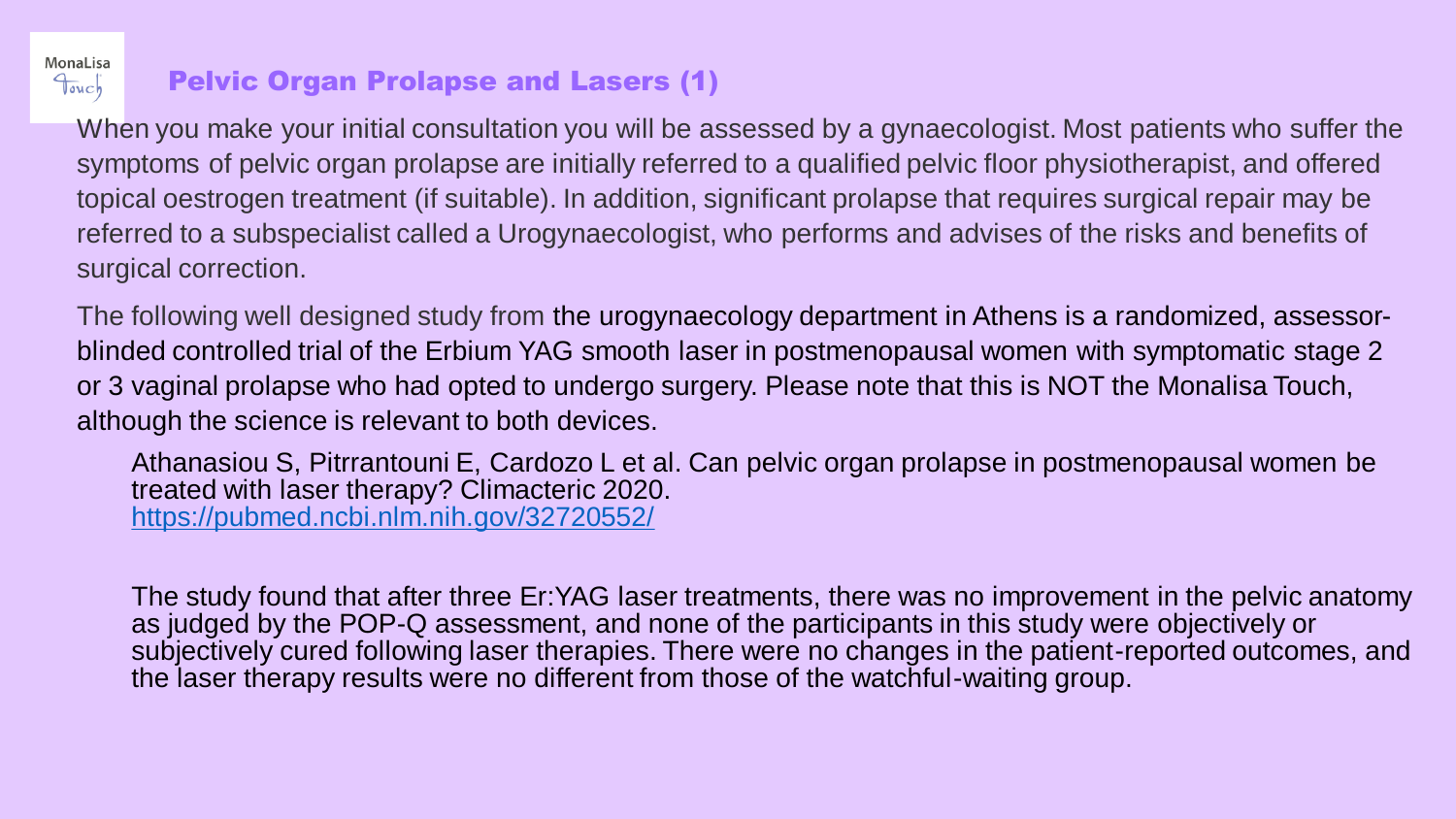

No adverse events were reported by any of the participants.

The authors conclude that their study results do not support the use of intravaginal Er:YAG laser as a therapeutic option in postmenopausal patients with symptomatic pelvic organ prolapse, defined in the study as '*the problem as pelvic floor prolapse for women who felt that there symtoms were so significant that they would undergo surgical correction'***.**

IMS Live (International Menopause Society) comments on the Australasian Menopause Society publication, December 2020:

"*Whether or not the laser could have a potential role in women with mild asymptomatic POP and perhaps prevent progression or deterioration of its severity is speculative and would need further analysis in appropriately conducted trials. Any such trials should include assessing laser therapy alongside and in combination with other standard conservative therapies (i.e. pelvic floor muscle training)".*

After topical oestrogen therapies, pessaries and pelvic floor training from a physiotherapist, some women feel that they need to consider surgical intervention. The trial participants were at that stage. Surgery for POP (pelvic organ prolapse) does, of course, have its risks (Baessler K, Christmann-Schmid C, Maher C et al. Surgery for women with pelvic organ prolapse with or without stress urinary incontinence. Cochrane Database Syst Rev 2018;8:CD013108. <https://pubmed.ncbi.nlm.nih.gov/30121956/>) so anything along the clinical pathway that may prevent deterioration is worthy of further study.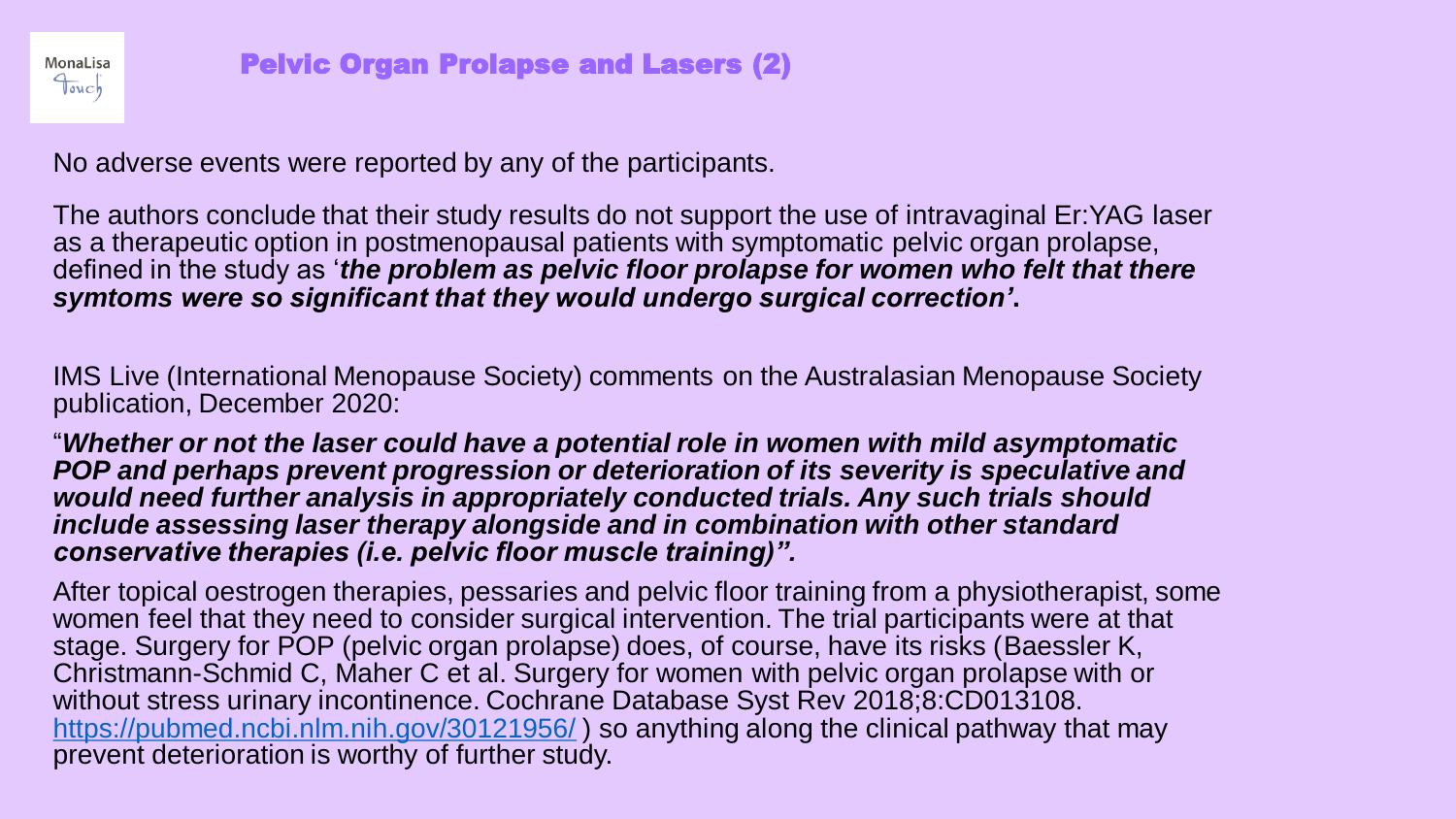# **This there enough evidence to justify the use of laser and other** thermal therapies in female lower urinary tract dysfunction? Report from the ICI-RS 2019

#### **Robinson D et al,** Neurourol Urodyn. 2020 Jul;39 Suppl 3:S140-S147.

#### **<https://pubmed.ncbi.nlm.nih.gov/32040871/>**

MonaLisa

The evidence for SUI (Stress Urinary Incontinence) is reviewed in the latest edition of Climacteric.

They concluded that **"**The current available evidence, though of low or very low quality, appears promising for the use of laser therapy in the management of genitourinary syndrome of the menopause, there are some data to suggest a possible role in SUI although very little evidence for urogenital prolapse."

The last statement is in concordance with the Pelvic Organ Prolase study above (Athanasiou), but does lend support to the current use of lasers for urinary stress incontinence. Again, I would stress that in our practice we take a careful assessment ( for example urgency and stress incontinence can exist separately or as a mixed picture). Often exclusion of other pathology such as prolapse or urine and vaginal infections is necessary.

We will always adopt a wholistic approach which will often involve others such as qualified pelvic floor physios, expert in management of bladder disorders and training, as well as all options for prolapse management (both surgical and non-surgical), along with management of secondary issues resulting from disease (vaginismus,pain,psychosexual issues).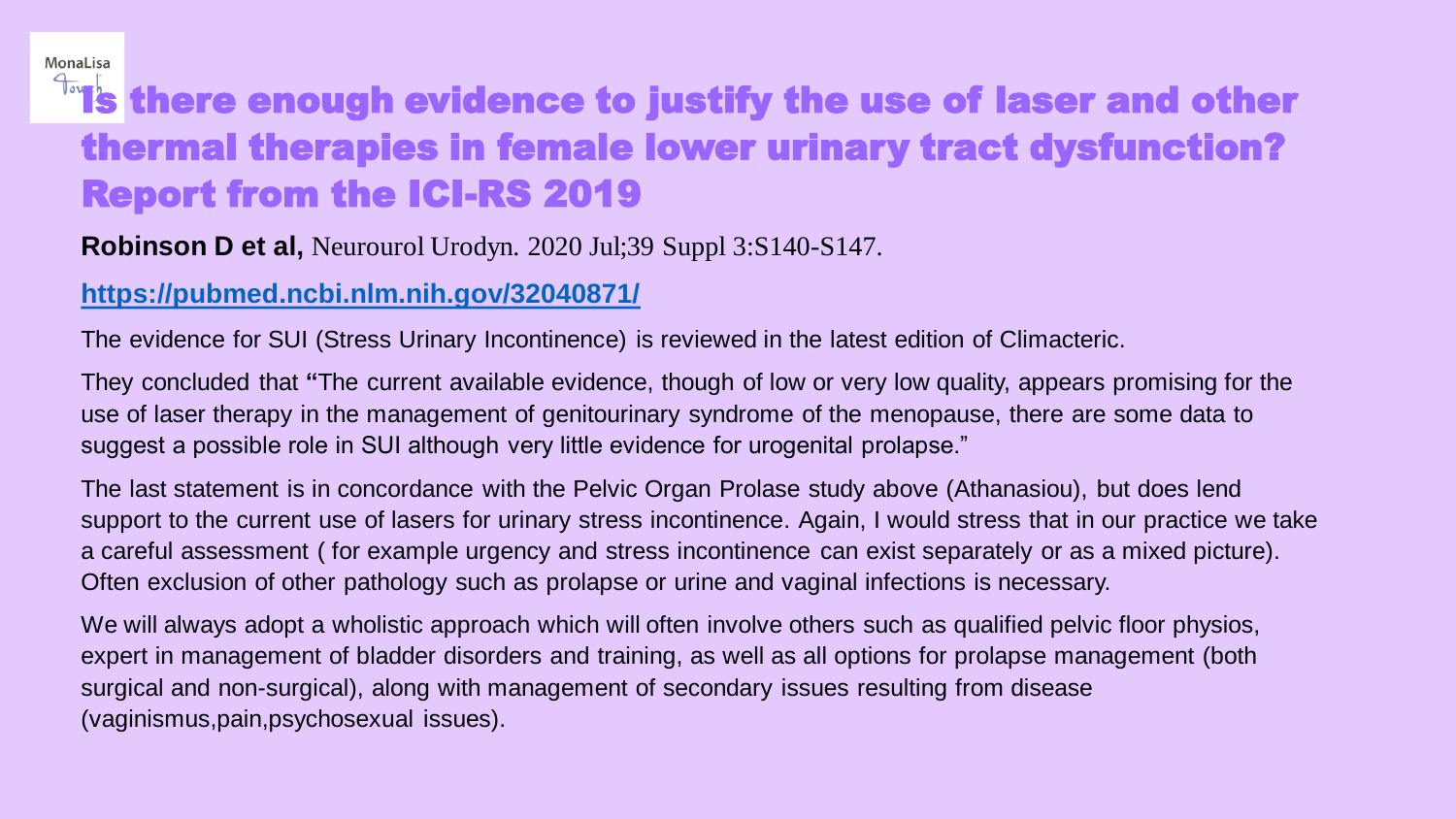# **Effectiveness of CO<sup>2</sup> laser on urogenital syndrome in women with a previous gynecological neoplasia: a multicentric study.** Angioli, R. et al .

MonaLisa Fouch

> [Int J Gynecol](https://www.ncbi.nlm.nih.gov/pubmed/?term=effectiveness+of+co2+laser+on+urogenital+syndrome+in+women+with+a+previous+gynecological+neoplasia) Cancer. 2020 Mar 27. pii: ijgc-2019-001028. doi: 10.1136/ijgc-2019-001028. [Epub ahead of print]

https://www.ncbi.nlm.nih.gov/pubmed/?term=effectiveness+of+co2+laser+on+urogenital+syndr ome+in+women+with+a+previous+gynecological+neoplasia

This retrospective study was conducted in four European centres between November 2012 and February 2018. Patients included had a history of breast, ovarian, cervical, or uterus cancer, suffer vulvovaginal atrophy and at least one symptom of urogenital syndrome: vaginal dryness, dyspareunia, vaginal introitus pain, burning or itching. Patients underwent the standard three treatments and symptoms were evaluated before and after the treatments using a VAS (Visual Analog Scale). Dryness improved by 66%; dyspareunia improved by 59%; burning improved by 66%, pain at the introitus improved by 54% and itching improved by 54%. No side effects were seen in any sessions. The authors concluded "Fractional microablative CO2 laser therapy offers an effective strategy in the management of the symptoms of genitourinary syndrome in postmenopausal women and in survivors of gynecological cancer".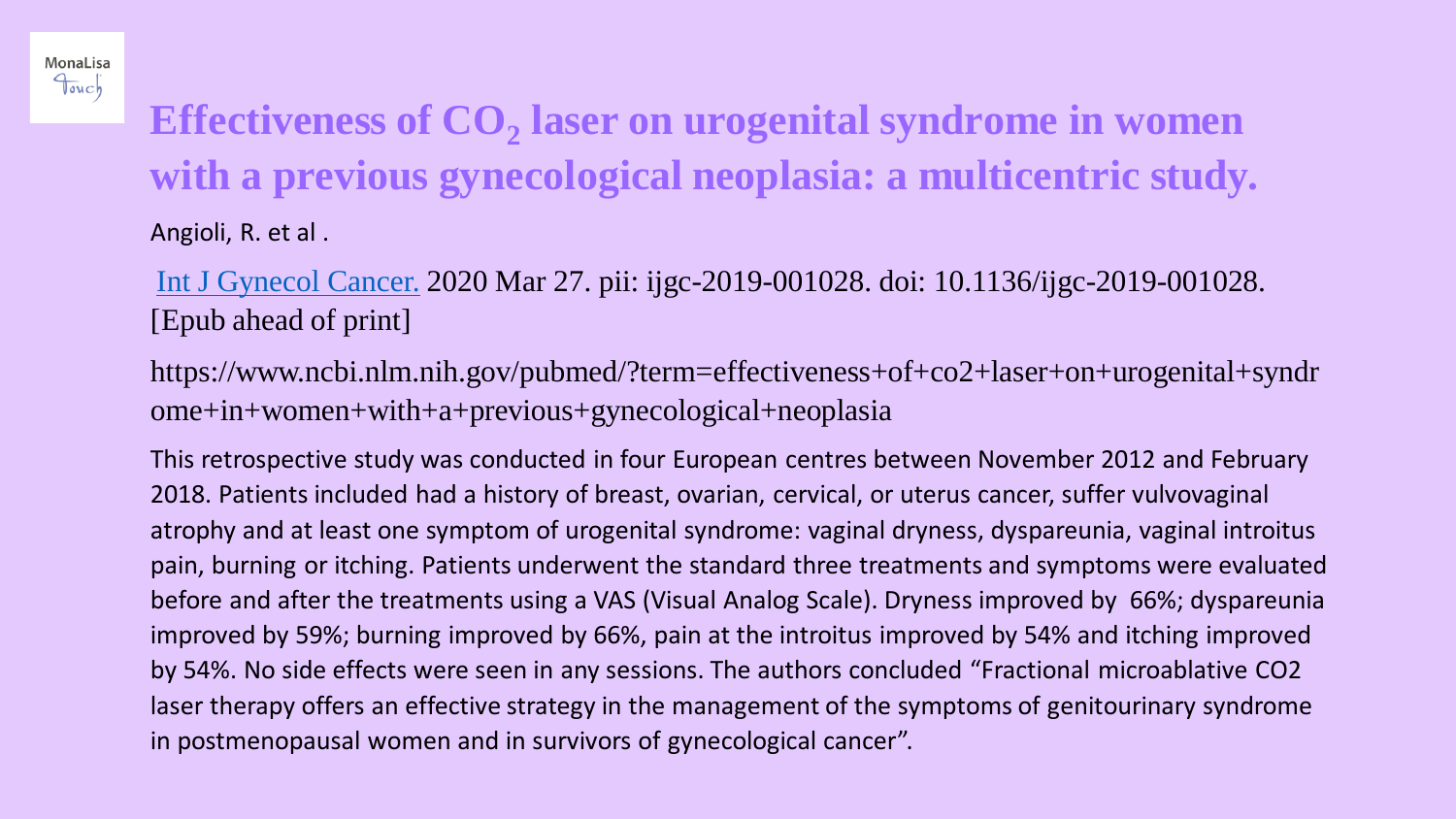

#### **CLEVELAND CLINIC OHIO VeLVET trial (1)**

A study has been published by The Cleveland Clinic Ohio, USA which demonstrated the benefit of laser therapy compared with vaginal oestrogen. The Ohio Clinic is ranked No. 4 in the USA Best Hospitals Honor Roll, and the study was published in *Menopause*, the journal of the North American Menopause Society (NAMS).

The study compares effectiveness and safety of fractionated CO2 vaginal laser therapy with vaginal estrogen after 6 months of follow-up with postmenopausal women CLEVELAND, Ohio (October 2, 2019)—

Nearly 50% of menopausal women complain of vaginal dryness, itching, and burning, among other commonly reported menopause symptoms. Laser therapy is one of the newer techniques for addressing these problems. A new study suggests that it is as effective and safe as vaginal estrogen in improving sexual and urinary functionality. Results are published online today in Menopause, the journal of The North American Menopause Society (NAMS).

As a result of declining estrogen levels during menopause, women may experience a variety of genital and urinary problems such as vaginal dryness, reduced elasticity, vaginal burning, discharge, and itching, collectively known as the genitourinary syndrome of menopause (GSM). Such symptoms are the result of the vagina decreasing in caliber and the constriction of the vaginal opening.

The first line of defense in addressing these symptoms, assuming they are mild, is often prescribing vaginal lubricants or moisturizers. Women with more severe symptoms may be prescribed vaginal estrogen, which has proven highly effective and safe. A drawback of vaginal estrogen therapy, however, is that women don't always follow through with it. Studies have shown that compliance rates vary from only 50% to 74%. In addition, there is a lack of long-term efficacy data, especially in high-risk women, such as those with breast or uterine cancer.